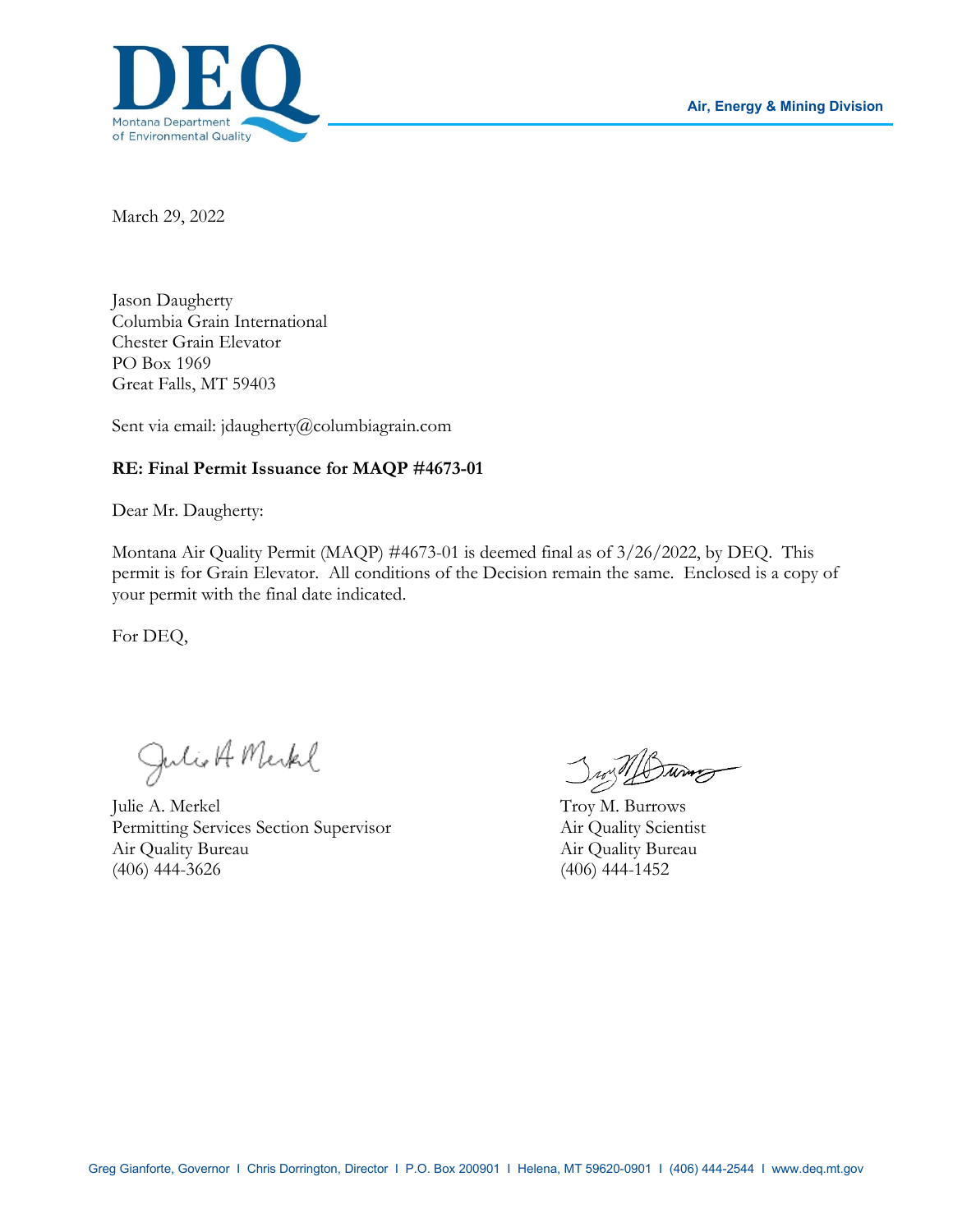# **Montana Department of Environmental Quality Air, Energy & Mining Division Air Quality Bureau**

# Montana Air Quality Permit #4673-01

THE STAY

P)

Columbia Grain International Chester Grain Elevator SW ¼ of Section 19, Township 32 North, Range 6 East, Liberty County, Montana PO Box 1969 Great Falls, MT 59403

March 26, 2022

ÿ.  $0 - 0 = 0$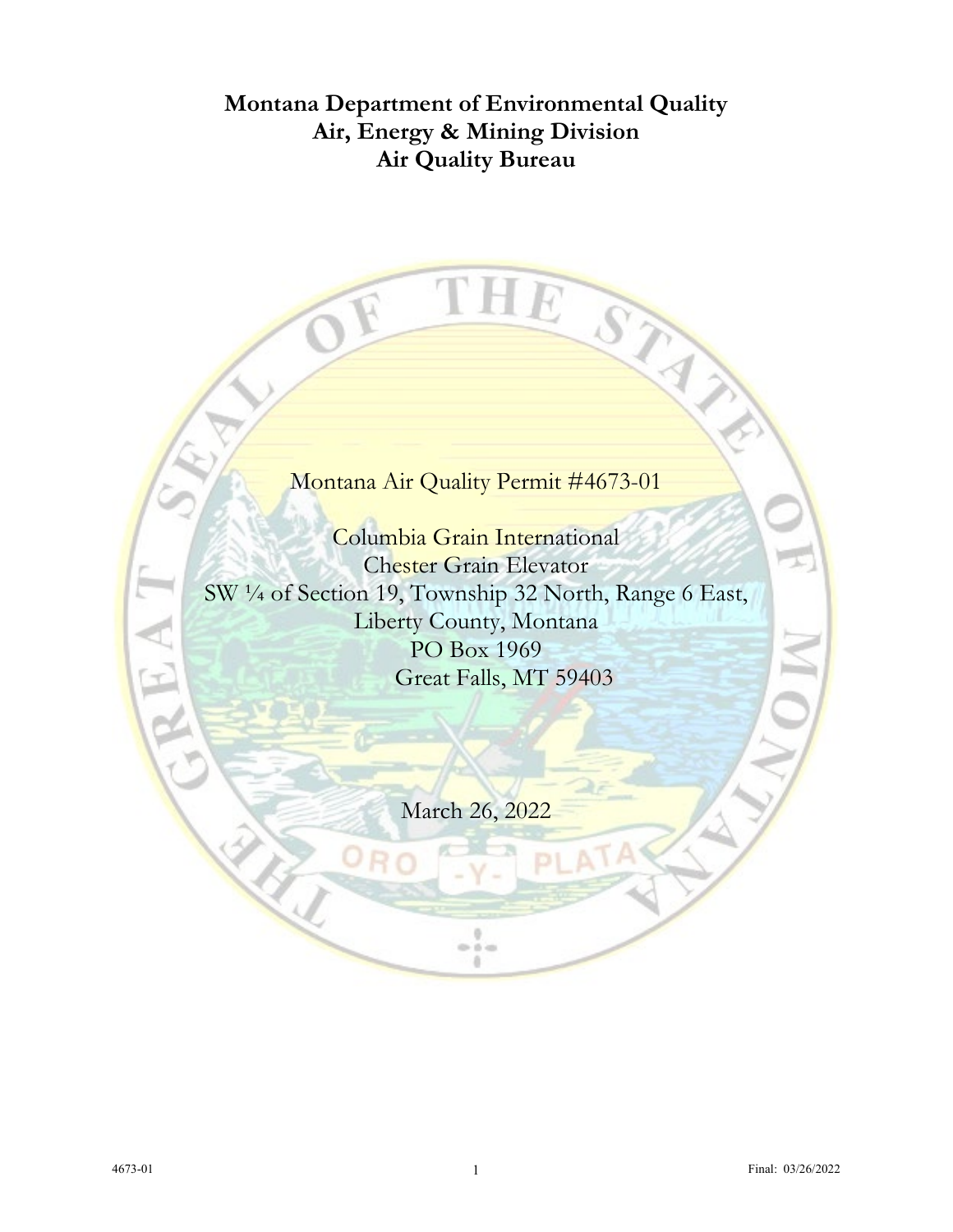## MONTANA AIR QUALITY PERMIT

Issued to: Columbia Grain International Chester Grain Elevator PO Box 1969 Great Falls, MT 59403

MAQP: #4673-01 Application Complete: 02/22/2022 Department's Decision Issued: 03/11/2022 Permit Final: 3/26/2022

A Montana Air Quality Permit (MAQP), with conditions, is hereby granted to Columbia Grain International (Columbia), pursuant to Sections 75-2-204 and 211 of the Montana Code Annotated (MCA), as amended, and Administrative Rules of Montana (ARM) 17.8.740, *et seq.*, as amended, for the following:

#### SECTION I: Permitted Facilities

A. Permitted Equipment

Columbia operates a truck to rail grain handling elevator and temporary flat grain storage facility known as the Chester Grain Elevator. The facility has a grain storage capacity of approximately 988,400 bushels (bu) of permanent storage and 4,000,000 bu of temporary flat storage. A complete list of the permitted equipment is included in Section I.A of the permit analysis.

B. Plant Location

The Chester Grain Elevator is located west of Chester, Montana and immediately north of US Highway 2. The legal description of the facility is the SW  $\frac{1}{4}$  of Section 19, Township 32 North, Range 6 East, Liberty County, Montana.

C. Current Permit Action

On February 22, 2022, the Montana Department of Environmental Quality (DEQ) received an Administrative Amendment request for MAQP #4673-00 to change the name of the owner from Gavilon Grain, LLC to Columbia Grain International.

#### SECTION II: Conditions and Limitations

- A. Emission Limitations
	- 1. Columbia shall install, operate, and maintain the following emission control equipment in accordance with manufacturer's instructions to provide maximum pollution control (ARM 17.8.752):
		- a. Receiving pit baffles, baghouse dust filter with connection to truck receiving pits #1 and #2 and associated conveyor system (grain receiving);
		- b. 2-sided roofed enclosure on truck receiving pit #1 (grain receiving);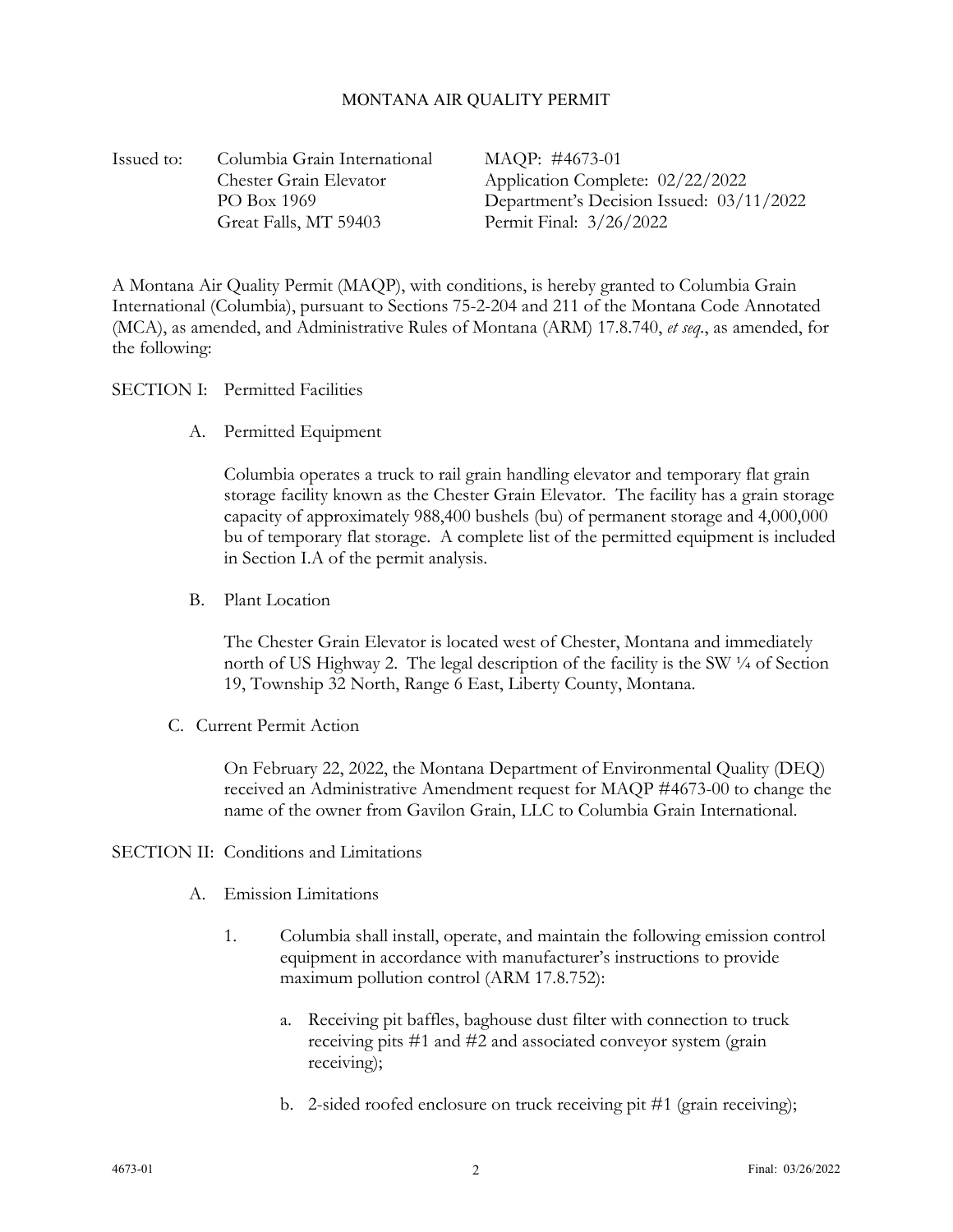- c. Enclosure on internal grain handing equipment; including elevator legs and bucket conveyors, bin fill conveyors, reclaim conveyors, and distribution system (internal grain handling).
- d. Telescoping loadout spout (railcar loading).
- e. Pit baffles and enclosed reclaim conveyor (railcar reclaim pit).
- f. Loadout drop sock (truck loading side taps).
- 2. Columbia shall fully enclose internal grain handling equipment at the grain elevator; including elevator legs and bucket conveyors, bin fill conveyors, reclaim conveyors and the distribution systems (ARM 17.8.749).
- 3. Columbia shall vent the truck receiving pits and truck receiving conveyors to the baghouse dust filter (ARM 17.8.749).
- 4. Columbia shall handle no more than 24,000,000 bushels of grain per rolling 12-month period within the grain elevator and permanent storage bins (ARM 17.8.749).
- 5. Columbia shall receive by way of straight or hopper truck into the grain elevator no more than 12,000,000 bushels of grain per rolling 12-month period (ARM 17.8.749).
- 6. Columbia shall receive by way of straight or hopper truck into flat temporary storage no more than 4,000,000 bushels of grain per rolling 12-month period (ARM 17.8.749).
- 7. Columbia shall ship by way of truck or rail no more than 12,000,000 bushels of grain per rolling 12-month period (ARM 17.8.749).
- 8. Columbia shall not cause or authorize emissions to be discharged into the outdoor atmosphere from any sources installed after November 23, 1968, that exhibit an opacity of 20% or greater averaged over 6 consecutive minutes (ARM 17.8.304).
- 9. Columbia shall minimize product drop height during grain loading to and unloading from the flat temporary storage area to ensure compliance with the 20% opacity limitation in Section II.A.9 (ARM 17.8.749).
- 10. Columbia shall not cause or authorize the use of any street, road, or parking lot without taking reasonable precautions to control emissions of airborne particulate matter (ARM 17.8.308).
- 11. Columbia shall treat all unpaved portions of the haul roads, access roads, parking lots, or general plant area with water and/or chemical dust suppressant as necessary to maintain compliance with the reasonable precautions limitation in Section II.A.10 (ARM 17.8.749).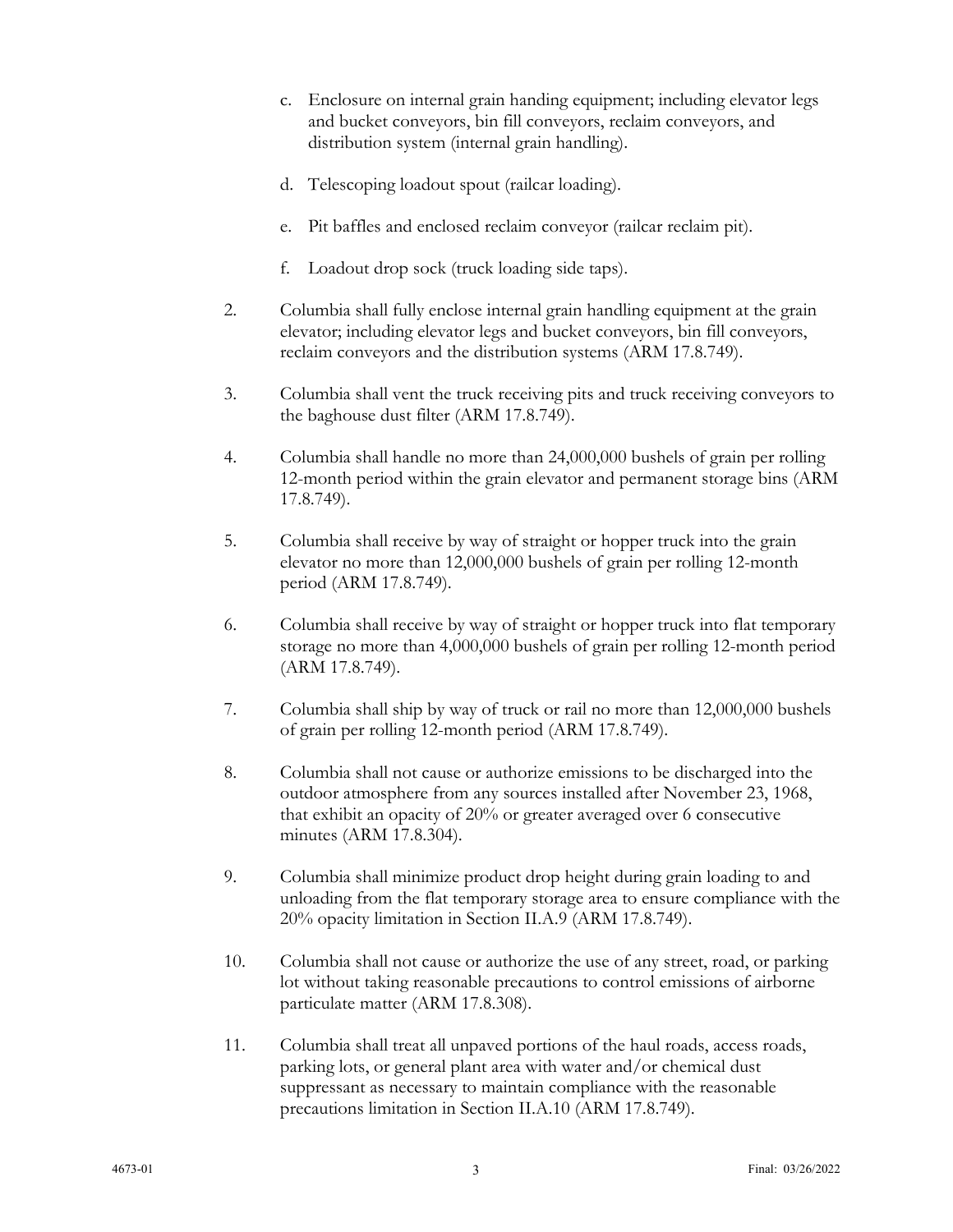- B. Testing Requirements.
	- 1. All compliance source tests shall conform to the requirements of the Montana Source Test Protocol and Procedures Manual (ARM 17.8.106).
	- 2. The Montana Department of Environmental Quality (Department) may require further testing (ARM 17.8.105).
- C. Operational Reporting Requirements
	- 1. Columbia shall supply DEQ with annual production information for all emission points, as required by DEQ in the annual emission inventory request. The request will include, but is not limited to, all sources of emissions identified in the emission inventory contained in the permit analysis.

Production information shall be gathered on a calendar-year basis and submitted to DEQ by the date required in the emission inventory request. Information shall be in the units required by DEQ. This information may be used for calculating operating fees, based on actual emissions from the facility, and/or to verify compliance with permit limitations (ARM 17.8.505).

- 2. Columbia shall notify DEQ of any construction or improvement project conducted, pursuant to ARM 17.8.745, that would include the addition of a new emissions unit*,* change in control equipment, stack height, stack diameter, stack flow, stack gas temperature, source location, or fuel specifications, or would result in an increase in source capacity above its permitted operation or the addition of a new emission unit. The notice must be submitted to DEQ, in writing, 10 days prior to start-up or use of the proposed de minimis change, or as soon as reasonably practicable in the event of an unanticipated circumstance causing the de minimis change, and must include the information requested in ARM 17.8.745(1)(d) (ARM 17.8.745).
- 3. All records compiled in accordance with this permit must be maintained by Columbia as a permanent business record for at least 5 years following the date of the measurement, must be available at the plant site for inspection by DEQ, and must be submitted to DEQ upon request (ARM 17.8.749).
- 4. Columbia shall document, by month, the total amount of grain handled by the grain elevator. By the  $25<sup>th</sup>$  of each month, Columbia shall total the grain handled for the previous month. The monthly information will be used to verify compliance with the rolling 12-month limitation in Section II.A.4. The information for the previous months shall be submitted along with the annual emissions inventory (ARM 17.8.749).
- 5. Columbia shall document, by month, the total amount of grain received into the grain elevator. By the  $25<sup>th</sup>$  of each month, Columbia shall total the grain received for the previous month. The monthly information will be used to verify compliance with the rolling 12-month limitation in Section II.A.5. The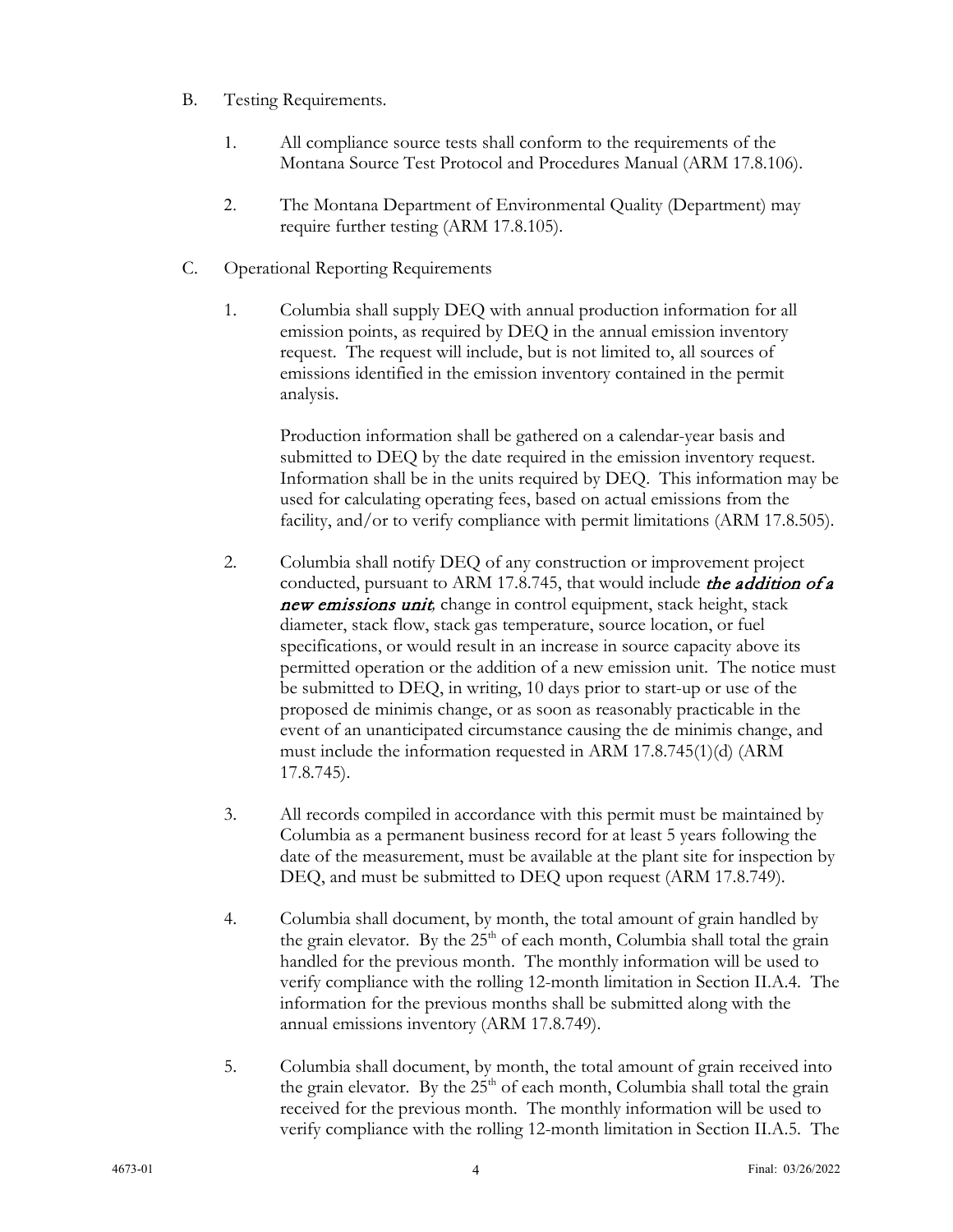information for the previous months shall be submitted along with the annual emissions inventory (ARM 17.8.749).

- 6. Columbia shall document, by month, the total amount of grain received into flat temporary storage at this facility. By the  $25<sup>th</sup>$  of each month, Columbia shall total the grain received for the previous month. The monthly information will be used to verify compliance with the rolling 12-month limitation in Section II.A.6. The information for the previous months shall be submitted along with the annual emissions inventory (ARM 17.8.749).
- 7. Columbia shall document, by month, the total amount of grain shipped by way of truck or rail at this facility. By the  $25<sup>th</sup>$  of each month, Columbia shall total the grain shipped by way of truck or rail for the previous month. The monthly information will be used to verify compliance with the rolling 12 month limitation in Section II.A.7. The information for the previous months shall be submitted along with the annual emissions inventory (ARM 17.8.749).

## D. Notification

Columbia shall provide DEQ with written notification of the following dates within the specified time periods (ARM 17.8.749):

- 1. Commencement of construction of the truck to rail grain elevator within 30 days after commencement of construction;
- 2. Actual start-up date of the truck to rail grain elevator within 15 days after the actual start-up; and
- 3. All compliance source tests, as required by the Montana Source Test Protocol and Procedures Manual.

#### SECTION III: General Conditions

- A. Inspection Columbia shall allow DEQ's representatives access to the source at all reasonable times for the purpose of making inspections or surveys, collecting samples, obtaining data, auditing any monitoring equipment (Continuous Emission Monitoring System (CEMS), Continuous Emission Rate Monitoring System (CERMS)) or observing any monitoring or testing, and otherwise conducting all necessary functions related to this permit.
- B. Waiver The permit and the terms, conditions, and matters stated herein shall be deemed accepted if Columbia fails to appeal as indicated below.
- C. Compliance with Statutes and Regulations Nothing in this permit shall be construed as relieving Columbia of the responsibility for complying with any applicable federal or Montana statute, rule, or standard, except as specifically provided in ARM 17.8.740, *et seq*. (ARM 17.8.756).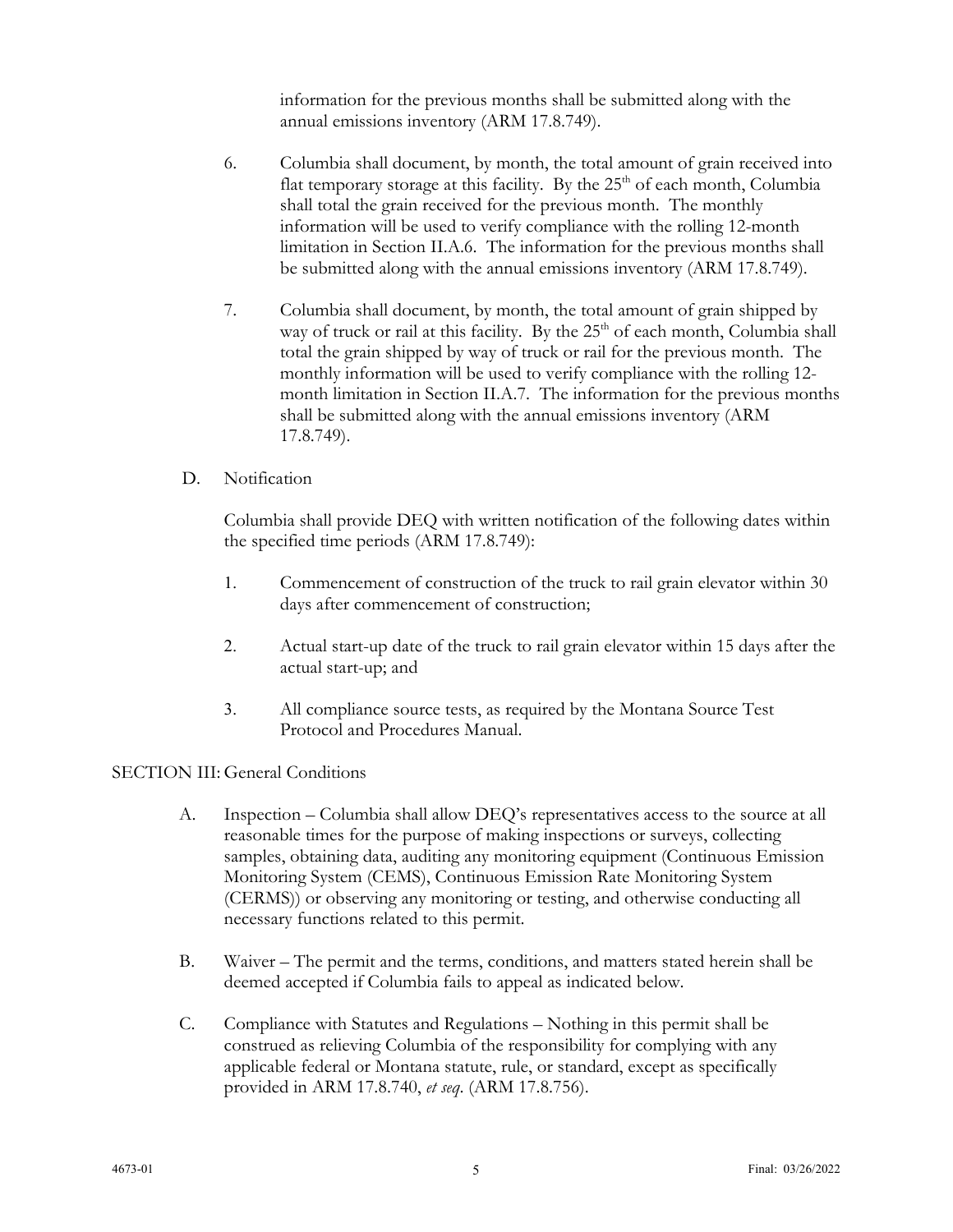- D. Enforcement Violations of limitations, conditions and requirements contained herein may constitute grounds for permit revocation, penalties, or other enforcement action as specified in Section 75-2-401, *et seq*., MCA.
- E. Appeals Any person or persons jointly or severally adversely affected by DEQ's decision may request, within 15 days after DEQ renders its decision, upon affidavit setting forth the grounds therefore, a hearing before the Board of Environmental Review (Board). A hearing shall be held under the provisions of the Montana Administrative Procedures Act. The filing of a request for a hearing does not stay DEQ's decision, unless the Board issues a stay upon receipt of a petition and a finding that a stay is appropriate under Section  $75-2-211(11)(b)$ , MCA. The issuance of a stay on a permit by the Board postpones the effective date of DEQ's decision until conclusion of the hearing and issuance of a final decision by the Board. If a stay is not issued by the Board, DEQ's decision on the application is final 16 days after DEQ's decision is made.
- F. Permit Inspection As required by ARM 17.8.755, Inspection of Permit, a copy of the air quality permit shall be made available for inspection by DEQ at the location of the source.
- G. Permit Fee Pursuant to Section 75-2-220, MCA, failure to pay the annual operation fee by Columbia may be grounds for revocation of this permit, as required by that section and rules adopted thereunder by the Board.
- H. Duration of Permit Construction or installation must begin, or contractual obligations entered into that would constitute substantial loss within 3 years of permit issuance and proceed with due diligence until the project is complete or the permit shall expire (ARM 17.8.762).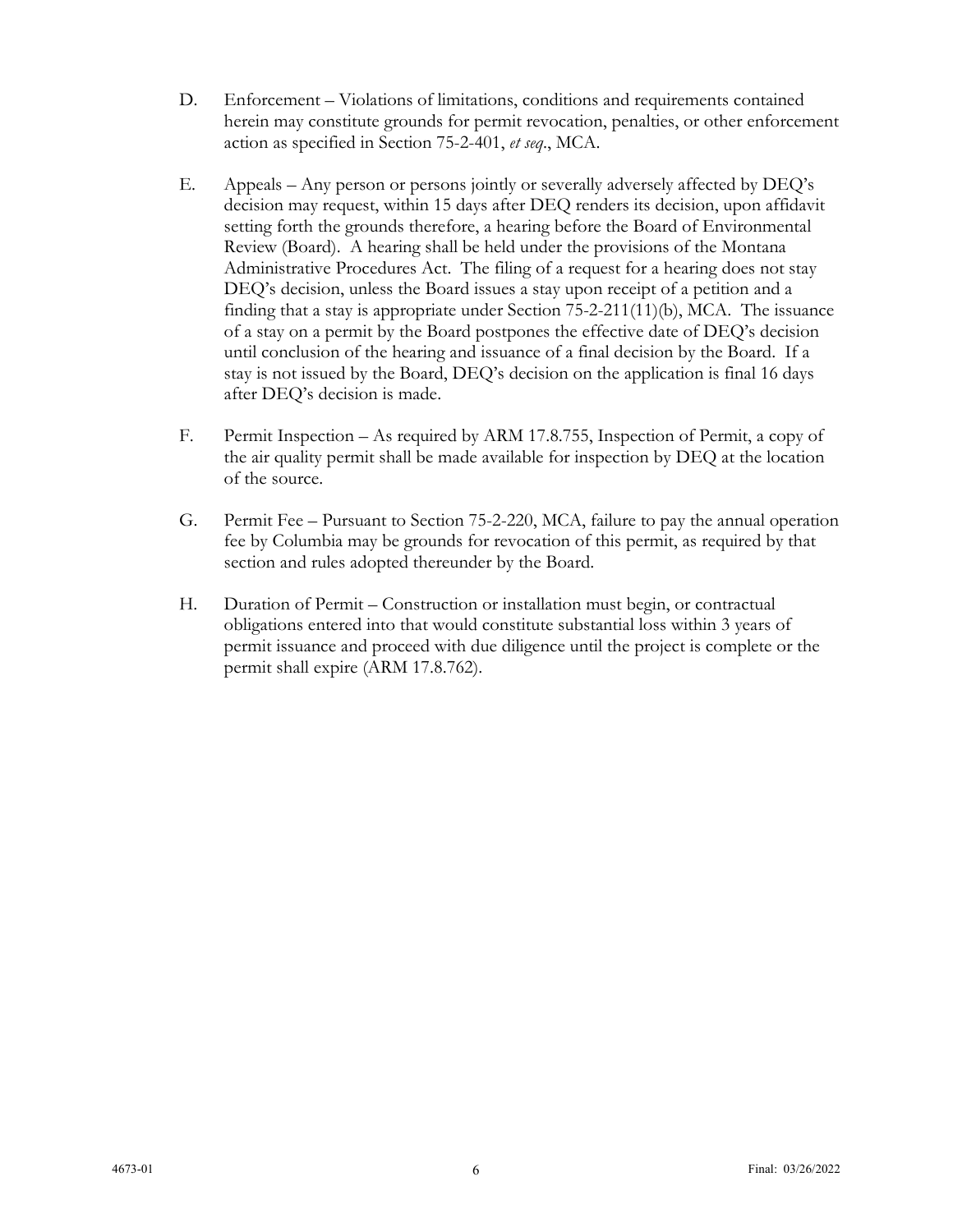# Montana Air Quality Permit (MAQP) Analysis Columbia Grain International – Chester Grain Elevator MAQP #4673-01

## I. Introduction/Process Description

Columbia Grain International (Columbia) operates a truck to railcar grain elevator referred to as the Chester Grain Elevator. The facility is located approximately one mile west of Chester, Montana and immediately north of US Highway 2. The legal description of the facility is the SW ¼ of Section 19, Township 32 North, Range 6 East, Liberty County, Montana.

## A. Permitted Equipment

The Chester Grain Elevator consists of grain receiving, internal handling and loading, as well as two temporary flat grain storage areas. The facility has a grain storage capacity of approximately 988,400 bushels (bu) of permanent storage and 4,000,000 bu of temporary flat storage. Equipment used at this facility includes, but is not limited to, the following:

- ∙ Two (2) grain truck receiving pits 38,000 bushels per hour (bu/hr) each;
- ∙ Grain handling equipment (elevator legs & conveyors) 38,000 bu/hr;
- ∙ Grain silo storage bin(s) Six (6) 161,000 bu capacity bins (permanent storage bins);
- ∙ Grain railcar loading equipment 70,000 bu/hr;
- ∙ Two (2) grain truck loading side taps 20,000 bu/hr;
- ∙ Portable conveyor (flat storage area) 15,000 bu/hr;
- ∙ Dust control systems Baghouse dust filter, receiving baffles, enclosed conveyors and receiving pit enclosure (truck receiving pit #1 only); and ,
- ∙ Associated grain handling equipment;

## B. Source Description

The proposed truck to rail grain handling facility would be designed to receive grain from local farms and country elevators and then store the grain until it is shipped to market. The storage capacity of the facility would be approximately 4,988,400 bu. Locally grown grains would be hauled to the facility via truck, whereby the trucks would be routed to the receiving area of the elevator or the temporary flat storage area.

Trucks directed to the elevator would discharge grain into one of the receiving pits, equipped with baffles and dust aspiration to a baghouse. Air with entrained dust particles from the truck receiving pits and receiving conveyor system will be collected and routed through ducts to a baghouse dust filter before exhausting to the atmosphere. All transferring of grain through the elevator will be conveyed through enclosed belt conveyors and elevator bucket legs. The main elevator legs and conveyor system is fully enclosed to minimize the release of dust to the atmosphere. Enclosed conveyors and bucket elevators, each rated at 38,000 bu/hr, will route the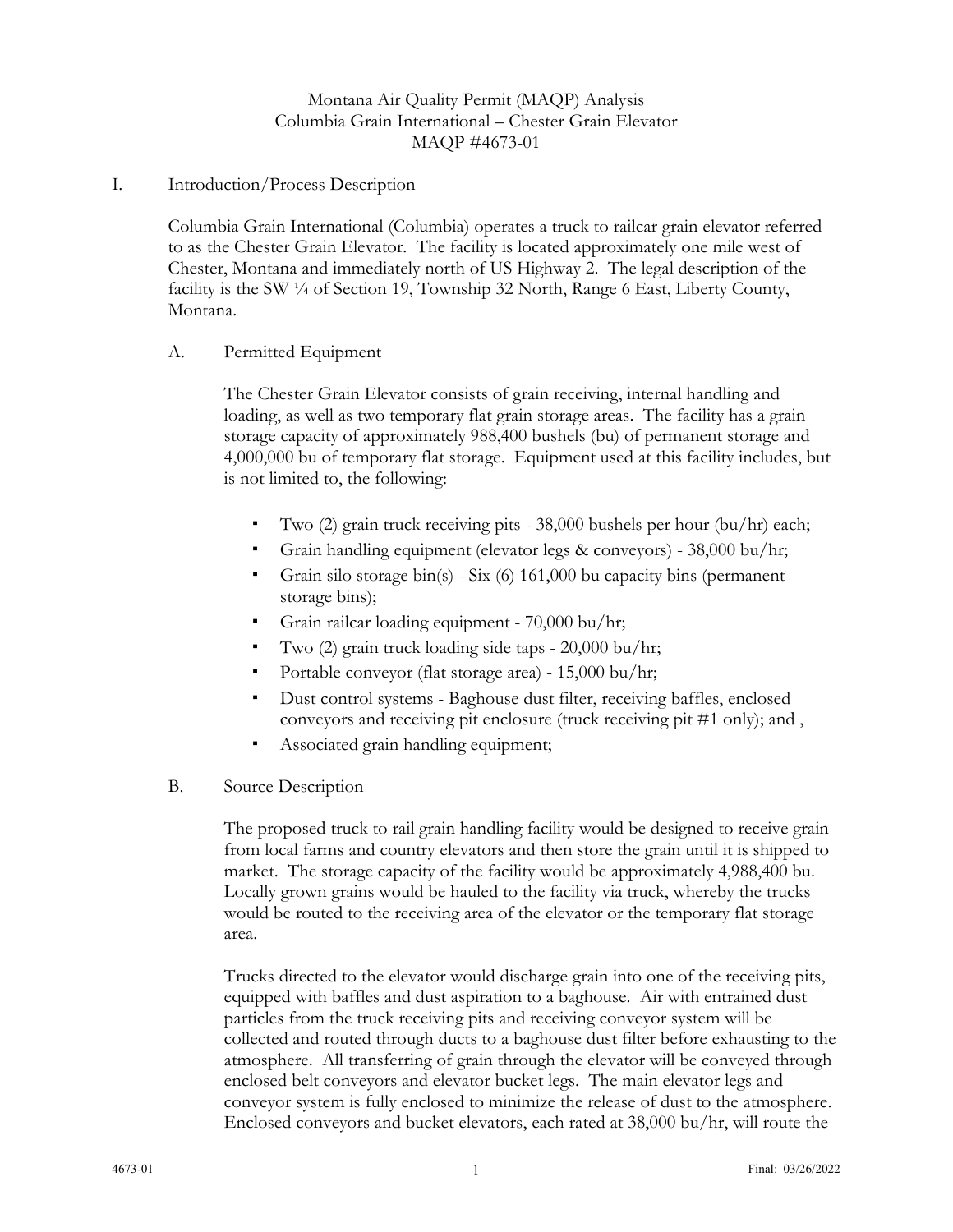grain into the storage silos, or to a bulk weigher located over the railroad track spur. An enclosed belt conveyor will be used to transport grain from below the storage silos back into the elevator legs for distribution. The grain is shipped out by either truck or railcar.

Trucks directed to the temporary flat storage area would discharge grain into one of the two flat storage areas, whereby the grain would be placed into storage piles via a portable conveyor. Grain will be removed annually from storage and loaded directly into trucks for shipment or transport to the elevator for distribution to truck or rail loadout.

C. Permit History

On August 20, 2011, Montana Department of Environmental Quality (DEQ) issued **MAQP #4673-00** to Gavilon Grain, LLC for the Chester Grain Elevator.

D. Current Permit Action

On February 22, 2022, DEQ received an Administrative Amendment request for MAQP #4673-00 to change the name of the owner from Gavilon Grain, LLC to Columbia Grain International. **MAQP #4673-01** replaces MAQP #4673-00.

E. Additional Information

Additional information, such as applicable rules and regulations, Best Available Control Technology (BACT)/Reasonably Available Control Technology (RACT) determinations, air quality impacts, and environmental assessments, is included in the analysis associated with each change to the permit.

II. Applicable Rules and Regulations

The following are partial explanations of some applicable rules and regulations that apply to the facility. The complete rules are stated in the Administrative Rules of Montana (ARM) and are available, upon request, from the Montana Department of Environmental Quality (Department). Upon request, DEQ will provide references for location of complete copies of all applicable rules and regulations or copies where appropriate.

- A. ARM 17.8 Subchapter 1, General Provisions, including, but not limited to:
	- 1. ARM 17.8.101 Definitions. This section includes a list of applicable definitions used in this chapter, unless indicated otherwise in a specific subchapter.
	- 2. ARM 17.8.105 Testing Requirements. Any person or persons responsible for the emission of any air contaminant into the outdoor atmosphere shall, upon written request of DEQ, provide the facilities and necessary equipment, including instruments and sensing devices, and shall conduct tests, emission or ambient, for such periods of time as may be necessary using methods approved by DEQ.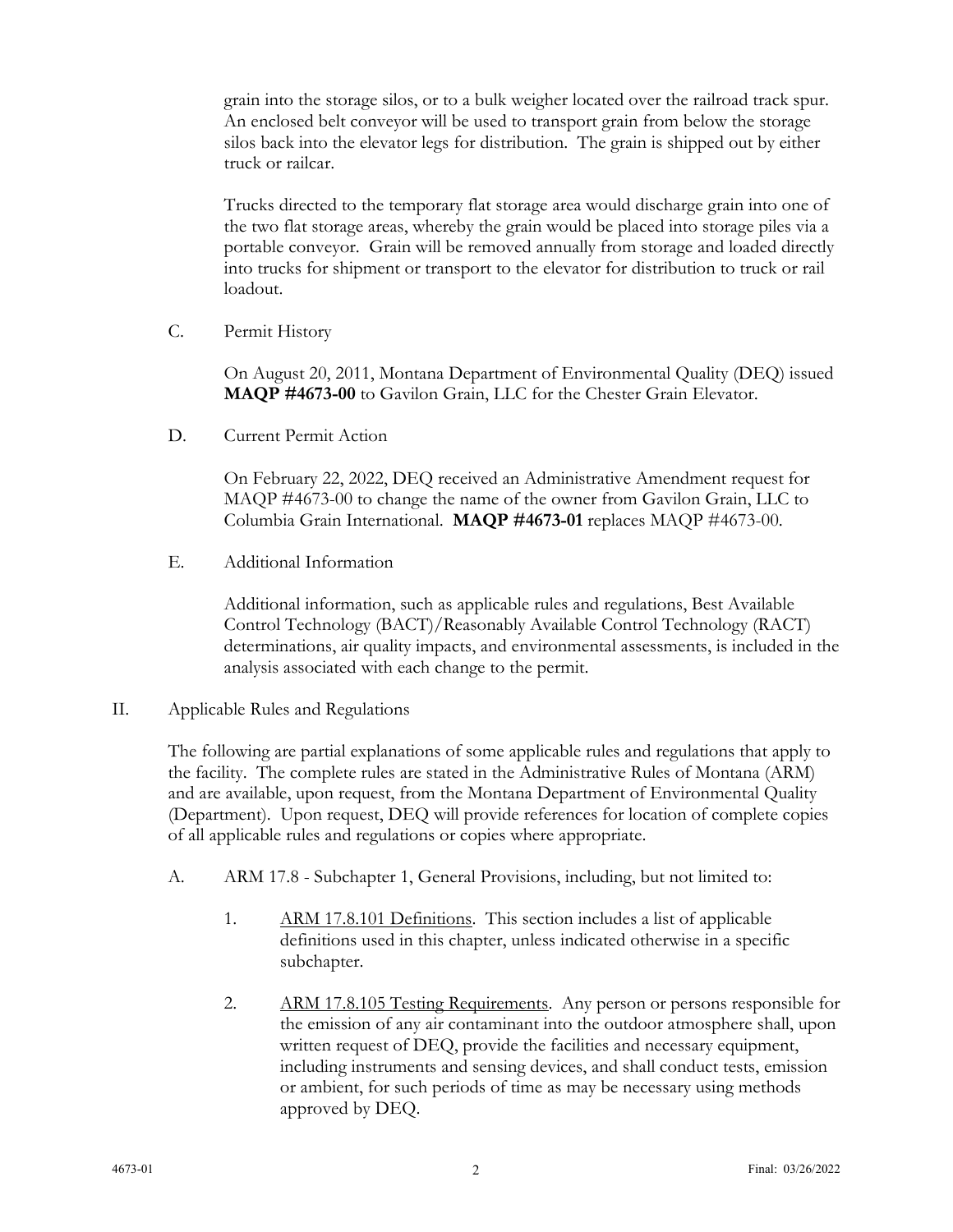3. ARM 17.8.106 Source Testing Protocol. The requirements of this rule apply to any emission source testing conducted by DEQ, any source, or other entity as required by any rule in this chapter, or any permit or order issued pursuant to this chapter, or the provisions of the Clean Air Act of Montana, 75-2-101, *et seq.*, Montana Code Annotated (MCA).

 Columbia shall comply with the requirements contained in the Montana Source Test Protocol and Procedures Manual, including, but not limited to, using the proper test methods and supplying the required reports. A copy of the Montana Source Testing Protocol and Procedures Manual is available from DEQ upon request.

- 4. ARM 17.8.110 Malfunctions. (2) DEQ must be notified promptly by telephone whenever a malfunction occurs that can be expected to create emissions in excess of any applicable emission limitation or to continue for a period greater than 4 hours.
- 5. ARM 17.8.111 Circumvention. (1) No person shall cause or permit the installation or use of any device or any means which, without resulting in reduction in the total amount of air contaminant emitted, conceals or dilutes an emission of air contaminant that would otherwise violate an air pollution control regulation. (2) No equipment that may produce emissions shall be operated or maintained in such a manner as to create a public nuisance.
- B. ARM 17.8, Subchapter 2 Ambient Air Quality, including, but not limited to the following:
	- 1. ARM 17.8.220 Ambient Air Quality Standard for Settled Particulate Matter (PM)
	- 2. ARM 17.8.223 Ambient Air Quality Standard for  $PM_{10}$

Columbia must maintain compliance with the applicable ambient air quality standards.

- C. ARM 17.8, Subchapter 3 Emission Standards, including, but not limited to:
	- 1. ARM 17.8.304 Visible Air Contaminants. This rule requires that no person may cause or authorize emissions to be discharged into an outdoor atmosphere from any source installed after November 23, 1968, that exhibit an opacity of 20% or greater averaged over 6 consecutive minutes.
	- 2. ARM 17.8.308 Particulate Matter, Airborne. (1) This rule requires an opacity limitation of 20% for all fugitive emission sources and that reasonable precautions be taken to control emissions of airborne particulate. (2) Under this section, Columbia shall not cause or authorize the use of any street, road, or parking lot without taking reasonable precautions to control emissions of airborne particulate matter.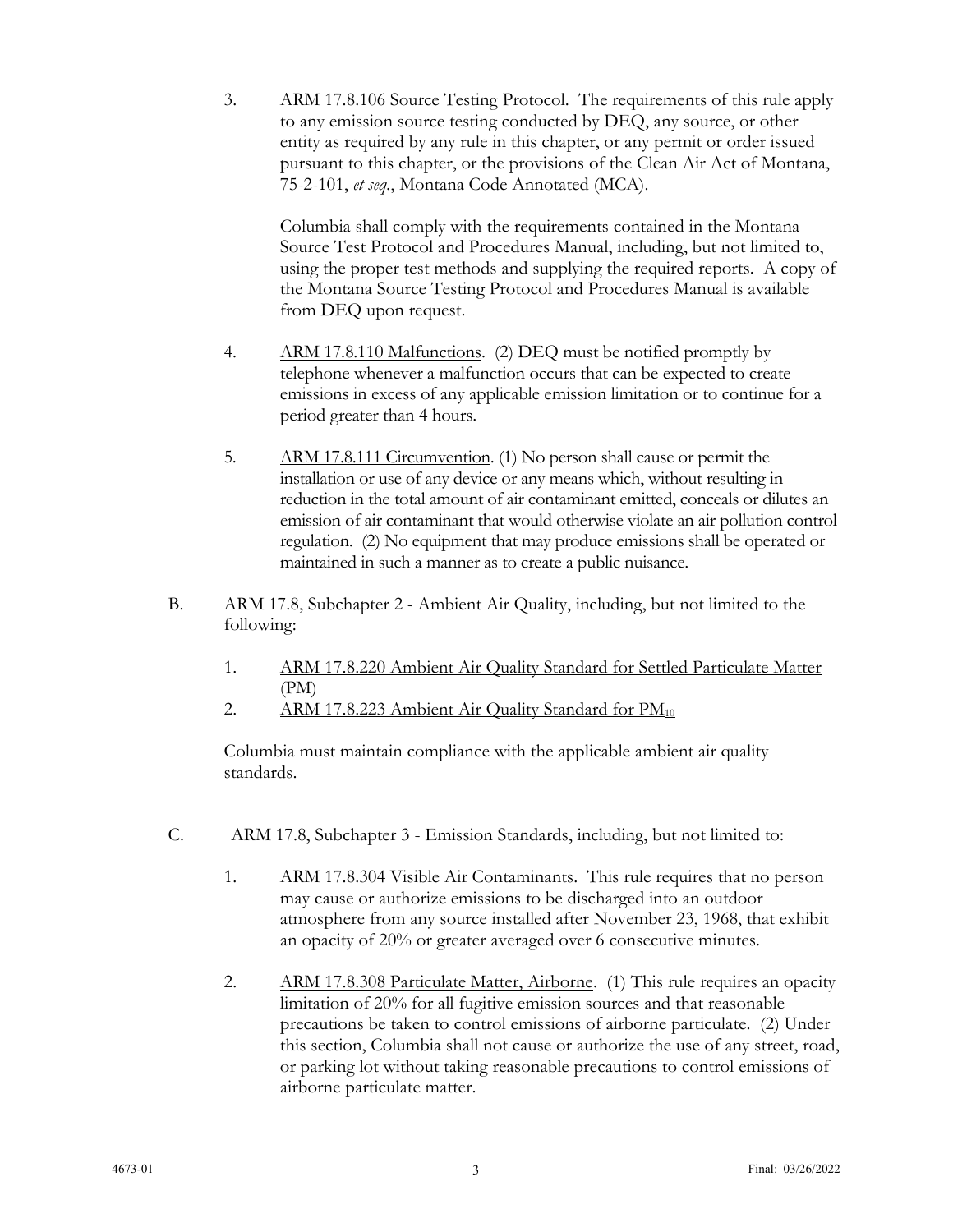- 3. ARM 17.8.309 Particulate Matter, Fuel Burning Equipment. This rule requires that no person shall cause, allow, or permit to be discharged into the atmosphere particulate matter caused by the combustion of fuel in excess of the amount determined by this rule.
- 4. ARM 17.8.310 Particulate Matter, Industrial Process. This rule requires that no person shall cause, allow, or permit to be discharged into the atmosphere particulate matter in excess of the amount set forth in this rule.
- 5. ARM 17.8.340 Standard of Performance for New Stationary Sources and Emission Guidelines for Existing Sources. This rule incorporates, by reference, 40 Code of Federal Regulations (CFR) Part 60, Standards of Performance for New Stationary Sources (NSPS). Subpart DD, Standards of Performance for Grain Elevators, indicates that grain terminal elevators that have a permanent storage capacity of more than 2.5 million U.S. bushels are subject to the requirements of this subpart. Columbia does not have a permanent storage capacity of 2.5 million bushels or more; therefore, NSPS Subpart DD does not apply to this facility.
- D. ARM 17.8, Subchapter 5 Air Quality Permit Application, Operation, and Open Burning Fees, including, but not limited to:
	- 1. ARM 17.8.504 Air Quality Permit Application Fees. This rule requires that an applicant submit an air quality permit application fee concurrent with the submittal of an air quality permit application. A permit application is incomplete until the proper application fee is paid to DEQ. A permit fee is not required for the current permit action because the permit action is considered an administrative permit change.
	- 2. ARM 17.8.505 Air Quality Operation Fees. An annual air quality operation fee must, as a condition of continued operation, be submitted to DEQ by each source of air contaminants holding an air quality permit (excluding an open burning permit) issued by DEQ; and the air quality operation fee is based on the actual or estimated actual amount of air pollutants emitted during the previous calendar year.

An air quality operation fee is separate and distinct from an air quality permit application fee. The annual assessment and collection of the air quality operation fee, described above, shall take place on a calendar-year basis. DEQ may insert into any final permit issued after the effective date of these rules, such conditions as may be necessary to require the payment of an air quality operation fee on a calendar-year basis, including provisions that prorate the required fee amount.

- E. ARM 17.8, Subchapter 7 Permit, Construction, and Operation of Air Contaminant Sources, including but not limited to:
	- 1. ARM 17.8.740 Definitions. This rule is a list of applicable definitions used in this chapter, unless indicated otherwise in a specific subchapter.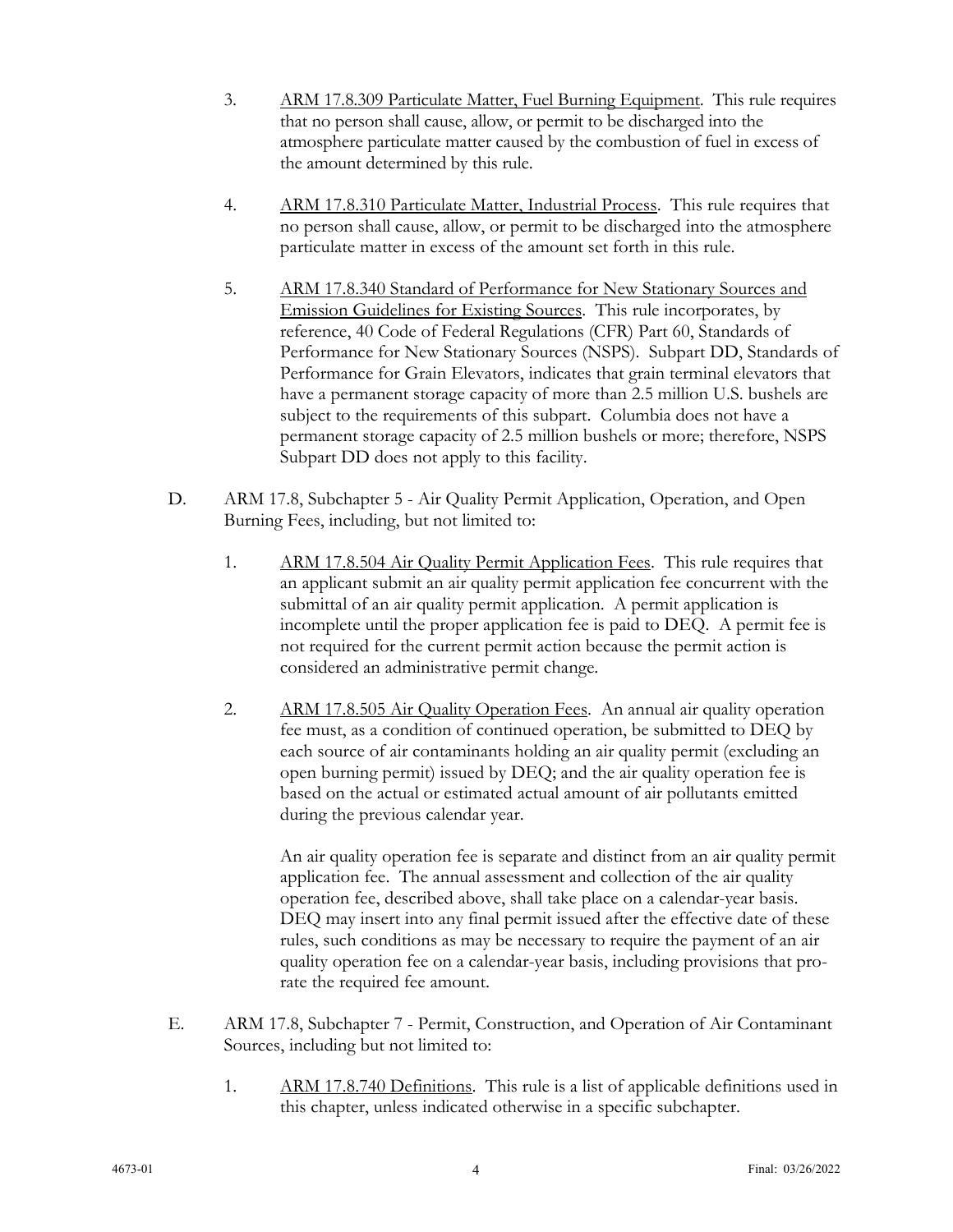- 2. ARM 17.8.743 Montana Air Quality Permits When Required. This rule requires a person to obtain an air quality permit or permit alteration to construct, alter, or use any air contaminant sources that have the Potential to Emit (PTE) greater than 25 tons per year of any pollutant. Columbia has PTE greater than 25 tpy of particulate matter (PM) and particulate matter with an aerodynamic diameter less than 10 microns  $(PM_{10})$ ; therefore, an air quality permit is required.
- 3. ARM 17.8.744 Montana Air Quality Permits General Exclusions. This rule identifies the activities that are not subject to the Montana Air Quality Permit program.
- 4. ARM 17.8.745 Montana Air Quality Permits Exclusion for De Minimis Changes. This rule identifies the de minimis changes at permitted facilities that do not require a permit under the Montana Air Quality Permit Program.
- 5. ARM 17.8.748 New or Modified Emitting Units Permit Application Requirements. (1) This rule requires that a permit application be submitted prior to installation, alteration, or use of a source. A permit application was not required for the current permit action because the permit change is considered an administrative permit change. (7) This rule requires that the applicant notify the public by means of legal publication in a newspaper of general circulation in the area affected by the application for a permit. An affidavit of publication of public notice was not required for the current permit action because the permit change is considered an administrative permit change.
- 6. ARM 17.8.749 Conditions for Issuance or Denial of Permit. This rule requires that the permits issued by DEQ must authorize the construction and operation of the facility or emitting unit subject to the conditions in the permit and the requirements of this subchapter. This rule also requires that the permit must contain any conditions necessary to assure compliance with the Federal Clean Air Act (FCAA), the Clean Air Act of Montana, and rules adopted under those acts.
- 7. ARM 17.8.752 Emission Control Requirements. This rule requires a source to install the maximum air pollution control capability, which is technically practicable and economically feasible, except that Best Available Control Technology (BACT) shall be utilized. The required BACT analysis is included in Section III of this permit analysis.
- 8. ARM 17.8.755 Inspection of Permit. This rule requires that air quality permits shall be made available for inspection by DEQ at the location of the source.
- 9. ARM 17.8.756 Compliance with Other Requirements. This rule states that nothing in the permit shall be construed as relieving Columbia of the responsibility for complying with any applicable federal or Montana statute, rule, or standard, except as specifically provided in ARM 17.8.740, *et seq*.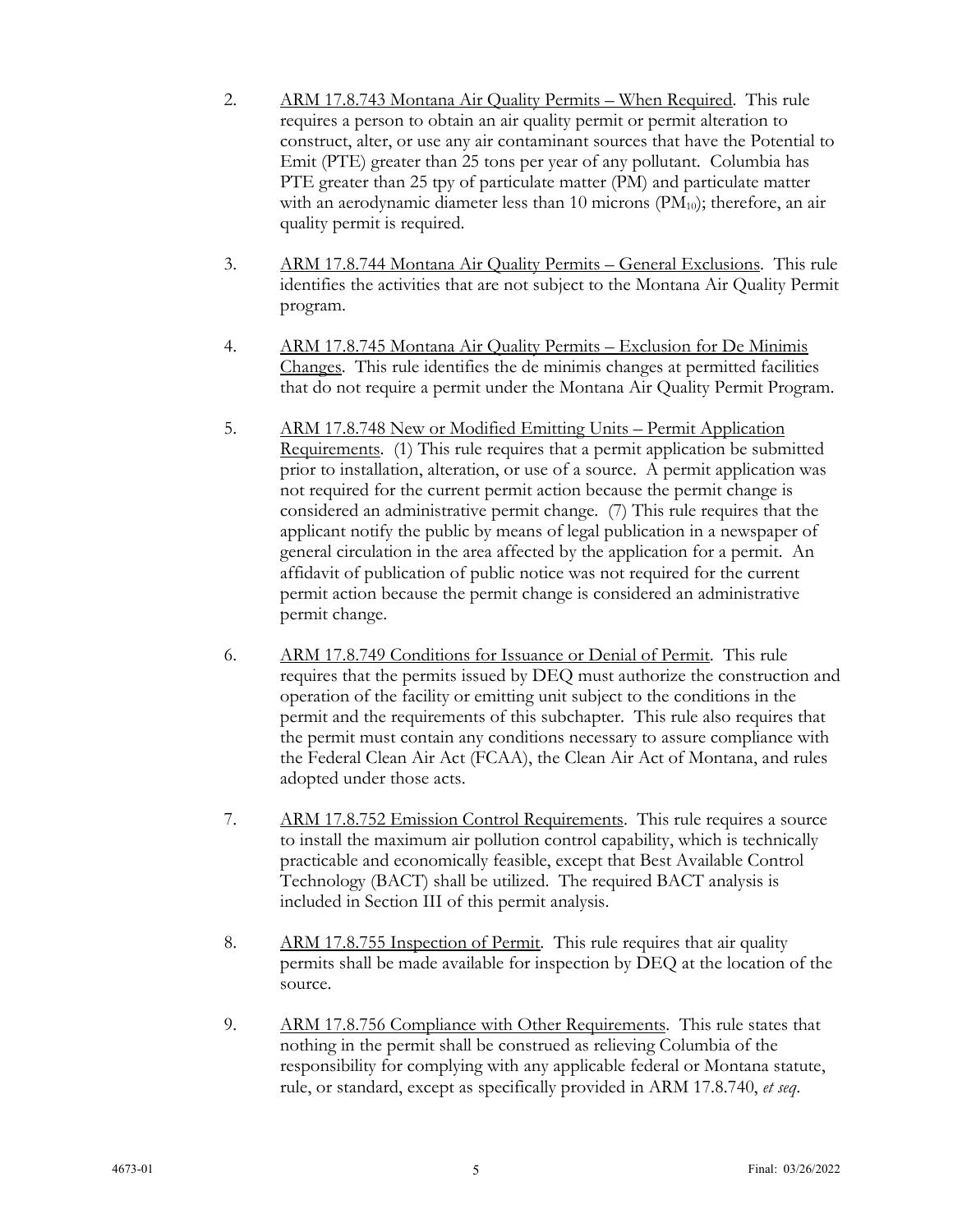- 10. ARM 17.8.759 Review of Permit Applications. This rule describes DEQ's responsibilities for processing permit applications and making permit decisions on those permit applications that do not require the preparation of an environmental impact statement.
- 11. ARM 17.8.762 Duration of Permit. An air quality permit shall be valid until revoked or modified as provided in this subchapter, except that a permit issued prior to construction of a new or altered source may contain a condition providing that the permit will expire unless construction is commenced within the time specified in the permit, which in no event may be less than 1 year after the permit is issued.
- 12. ARM 17.8.763 Revocation of Permit. An air quality permit may be revoked upon written request of the permittee, or for violations of any requirement of the Clean Air Act of Montana, rules adopted under the Clean Air Act of Montana, the FCAA, rules adopted under the FCAA, or any applicable requirement contained in the Montana State Implementation Plan (SIP).
- 13. ARM 17.8.764 Administrative Amendment to Permit. An air quality permit may be amended for changes in any applicable rules and standards adopted by the Board of Environmental Review (Board) or changed conditions of operation at a source or stack that do not result in an increase of emissions as a result of those changed conditions. The owner or operator of a facility may not increase the facility's emissions beyond permit limits unless the increase meets the criteria in ARM 17.8.745 for a de minimis change not requiring a permit, or unless the owner or operator applies for and receives another permit in accordance with ARM 17.8.748, ARM 17.8.749, ARM 17.8.752, ARM 17.8.755, and ARM 17.8.756, and with all applicable requirements in ARM Title 17, Chapter 8, Subchapters 8, 9, and 10.
- 14. ARM 17.8.765 Transfer of Permit. This rule states that an air quality permit may be transferred from one person to another if written notice of Intent to Transfer, including the names of the transferor and the transferee, is sent to DEQ.
- F. ARM 17.8 Subchapter 8, Prevention of Significant Deterioration of Air Quality, including, but not limited to:
	- 1. ARM 17.8.801 Definitions. This rule is a list of applicable definitions used in this chapter.
	- 2. ARM 17.8.818 Review of Major Stationary Source and major Modifications Source Applicability and Exemptions. The requirements contained in ARM 17.8.819 through 17.8.827 shall apply to any major stationary source and any major modification with respect to each pollutant subject to regulation under the FCAA that it would emit, except as this chapter would otherwise allow.

This facility is not a major stationary source because it is not a listed source and does not have the PTE more than 250 tons tpy or more of any air pollutant from point sources of emissions.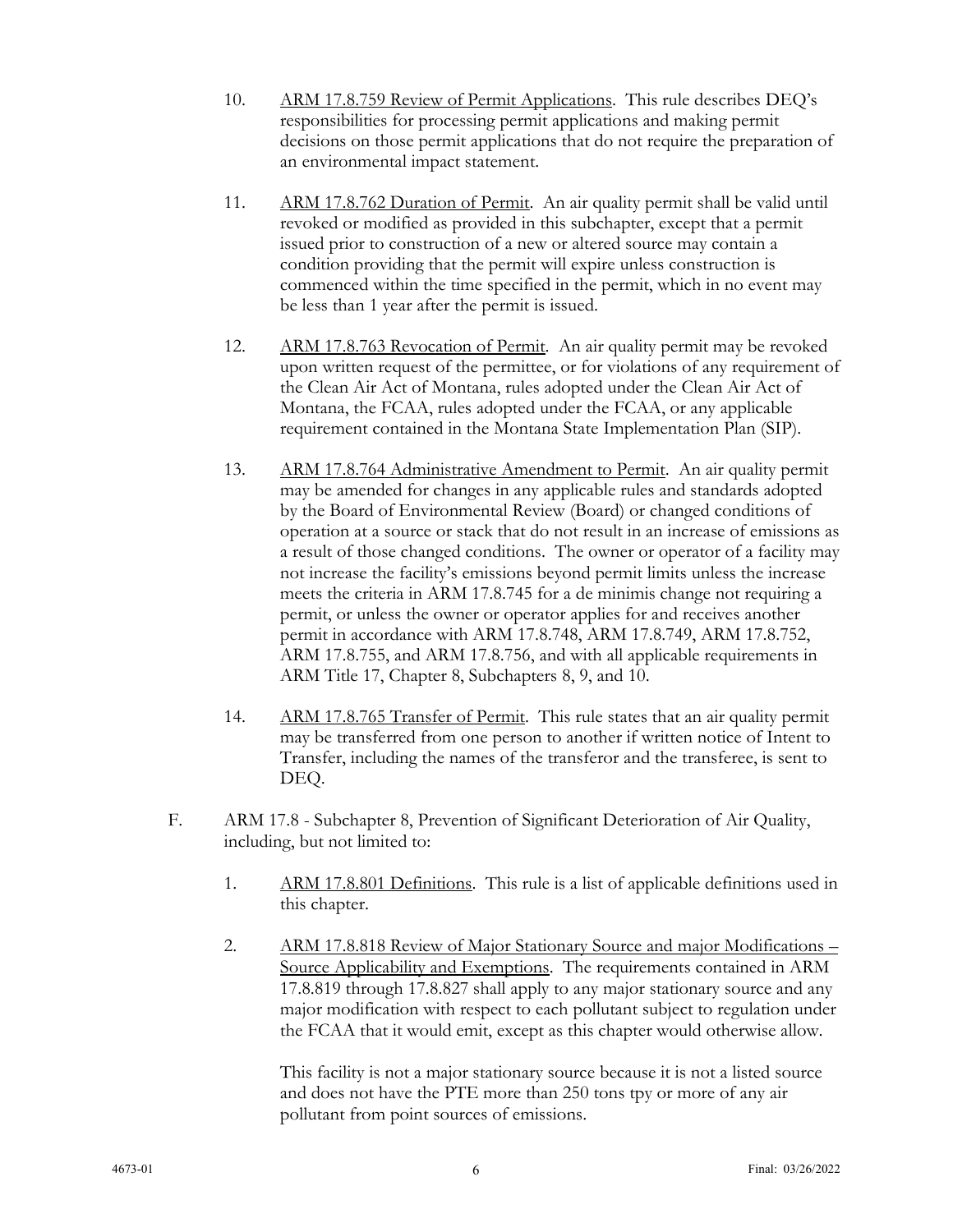- G. ARM 17.8 Subchapter 12, Operating Permit Program Applicability, including, but not limited to:
	- 1. ARM 17.8.1201 Definitions. (23) Major Source under Section 7412 of the FCAA is defined as any source having:
		- a.  $PTE > 100$  tpy of any pollutant;
		- b. PTE  $> 10$  tpy of any one hazardous air pollutant (HAP), PTE  $> 25$ tpy of a combination of all HAPs, or lesser quantity as DEQ may establish by rule; or
		- c. PTE  $> 70$  tpy of PM<sub>10</sub> in a serious PM<sub>10</sub> non-attainment area.
	- 2. ARM 17.8.1204 Air Quality Operating Permit Program Applicability. Title V of the FCAA Amendments of 1990 requires that all sources, as defined in ARM 17.8.1204 (1), obtain a Title V Operating Permit. In reviewing and issuing MAQP #4673-01 for the Chester Grain Elevator, the following conclusions were made:
		- a. The facility's PTE is less than 100 tpy for all criteria pollutants.
		- b. The facility's PTE is less than 10 tpy of any one HAP and less than 25 tpy of all HAPs.
		- c. This source is not located in a serious  $PM_{10}$  non-attainment area.
		- d. This facility is not subject to any current NSPS.
		- e. This facility is not subject to any current NESHAP.
		- f. This source is not a Title IV affected source or a solid waste combustion unit.
		- g. This source is not an EPA designated Title V source.

Based on these facts, DEQ determined that the Chester Grain Elevator would be a minor source of emissions as defined under Title V.

#### III. BACT Determination

A BACT determination is required for each new or modified source. Columbia shall install on the new or modified source the maximum air pollution control capability which is technically practicable and economically feasible, except that BACT shall be utilized.

A BACT determination was not required for the current permit action because the permit change is considered an administrative permit change.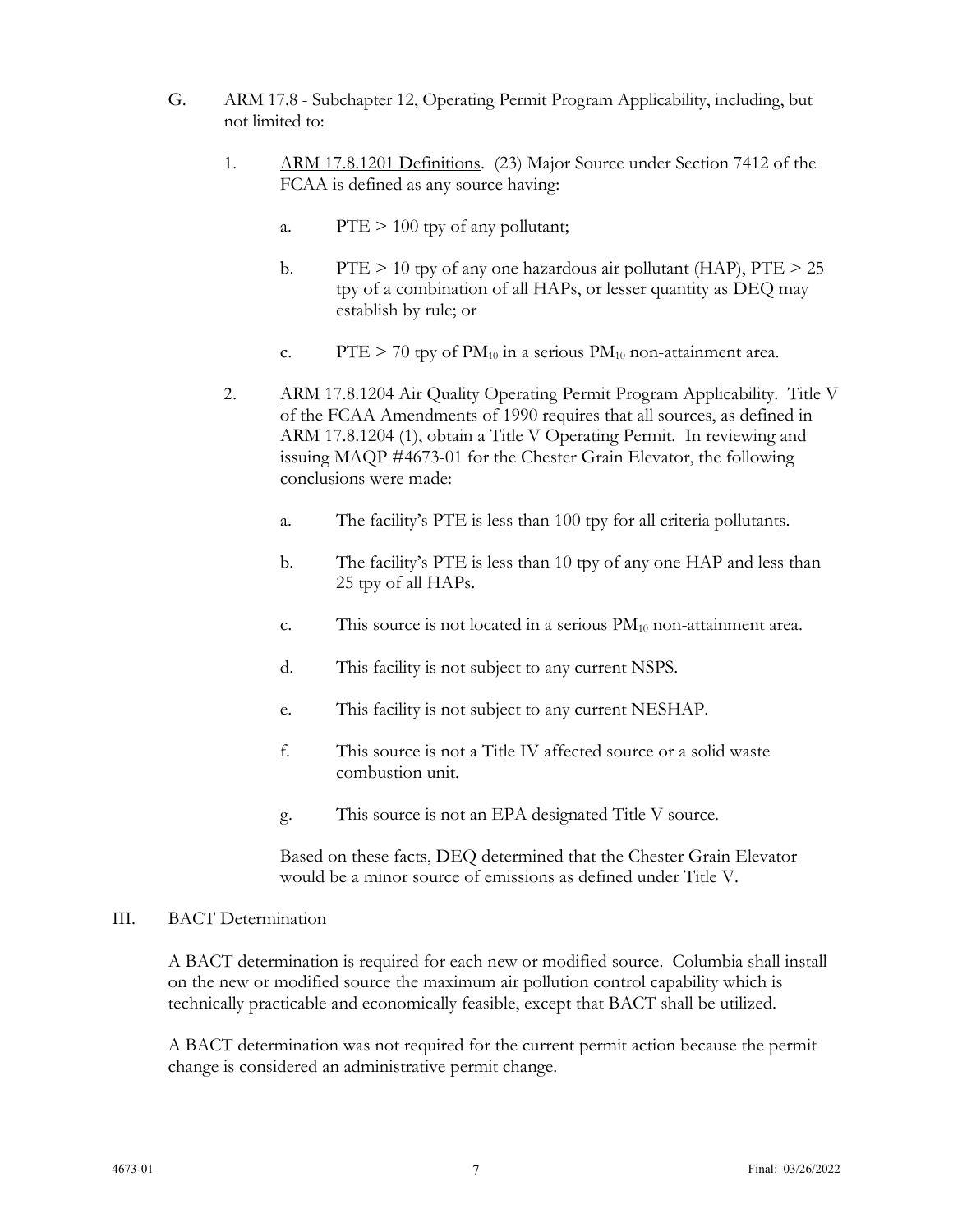#### IV. Emissions Inventory

|                                         | Emissions Tons/Year [PTE] |                                                              |           |                   |       |           |                   |
|-----------------------------------------|---------------------------|--------------------------------------------------------------|-----------|-------------------|-------|-----------|-------------------|
|                                         |                           | <b>Uncontrolled Emissions</b><br><b>Controlled Emissions</b> |           |                   |       |           |                   |
|                                         | <b>Emission Source</b>    | PM                                                           | $PM_{10}$ | PM <sub>2.5</sub> | PM    | $PM_{10}$ | PM <sub>2.5</sub> |
| Grain Receiving - Permanent Storage     |                           | 32.40                                                        | 10.62     | 1.80              | 25.38 | 8.32      | 1.41              |
| Head House & Internal Grain Handling    |                           | 21.96                                                        | 12.24     | 2.09              | 21.96 | 12.24     | 2.09              |
| Storage Bin Vents                       |                           | 9.00                                                         | 2.27      | 0.40              | 9.00  | 2.27      | 0.40              |
| Grain Shipping - Truck Loadout          |                           | 15.48                                                        | 5.22      | 0.88              | 15.48 | 5.22      | 0.88              |
| Grain Receiving - Temporary Storage (1) |                           | 10.80                                                        | 3.54      | 0.60              | 10.80 | 3.54      | 0.60              |
| Pile Formation - Temporary Storage (1)  |                           | 0.05                                                         | 0.02      | 0.003             | 0.05  | 0.02      | 0.003             |
| Wind Erosion - Temporary Storage (1)    |                           | 1.49                                                         | 0.74      | 0.30              | 1.49  | 0.74      | 0.30              |
| Unpaved Roadways - Haul Roads (1)       |                           | 4.16                                                         | 1.29      | 0.128             | 4.16  | 1.29      | 0.128             |
| Paved Roadways - Haul Roads (1)         |                           | 1.51                                                         | 0.30      | 0.07              | 1.51  | 0.30      | 0.07              |
|                                         | <b>TOTAL EMISSIONS ▶</b>  | 96.85                                                        | 36.25     | 6.27              | 89.82 | 33.95     | 5.88              |

*1. Fugitive emission inventory reflects controlled emissions pursuant to federally-enforceable requirements established under ARM 17.8.308.*

PM, particulate matter

PM10, particulate matter with an aerodynamic diameter of 10 microns or less PM2.5, particulate matter with an aerodynamic diameter of 2.5 microns or less bu, Bushel lbs, Pounds

#### **Columbia Grain International - Grain Handling Facility**

| Grain Properties:                                          |            | 0.03<br>60.00 | lbs/Bu                          | tons/Bushel [bu] |                                                   |           |
|------------------------------------------------------------|------------|---------------|---------------------------------|------------------|---------------------------------------------------|-----------|
| <b>Throughput Capacity</b>                                 |            |               |                                 |                  |                                                   |           |
| Temporary:                                                 | 4,000,000  | bu/year       |                                 | 120,000          | tons/year                                         |           |
| Permanent:                                                 | 12,000,000 | bu/year       |                                 | 360,000          | tons/year                                         |           |
| Grain Handling - Permanent Storage:                        |            |               |                                 |                  |                                                   |           |
| Grain Receiving - Straight Truck [SCC 3-02-005-51]         |            |               |                                 |                  |                                                   |           |
| Throughput Capacity:<br>Control Equipment: Baghouse Filter |            | 12,000,000    | bu/year                         |                  | 360,000                                           | tons/year |
| Estimated Control Efficiency (Ce):                         |            | 21.9<br>99.0  | % Control Efficiency [Baghouse] |                  | % Capture Efficiency [Receiving Pit Baffles Only] |           |

21.7% % Capture and Control

#### PM Emissions:

| <b>Emission Factor</b> | 0.18 lbs/ton grain                                                  | [AP-42 Table 9.9.1-1, 3/03]    |  |
|------------------------|---------------------------------------------------------------------|--------------------------------|--|
| Calculations           | $(0.18$ lbs/ton $)^*$ (360000 tons/year $)^*$ (0.0005 lbs/ton $) =$ | 32.40 tons/year (uncontrolled) |  |
|                        | $(32.40 \text{ tons/year})$ * $(1 - 0.217 \text{ Ce}) =$            | 25.38 tons/year (controlled)   |  |

PM10 Emissions:

| <b>Emission Factor</b> | 0.059 lbs/ton grain                                              | [AP-42 Table 9.9.1-1, 3/03]    |
|------------------------|------------------------------------------------------------------|--------------------------------|
| Calculations           | $(0.059$ lbs/ton $)$ * (360000 tons/year ) * (0.0005 lbs/ton ) = | 10.62 tons/year (uncontrolled) |
|                        | $(10.62 \text{ tons/year})$ * $(1 - 0.217 \text{ Ce}) =$         | 8.32 tons/year (controlled)    |

#### PM2.5Emissions: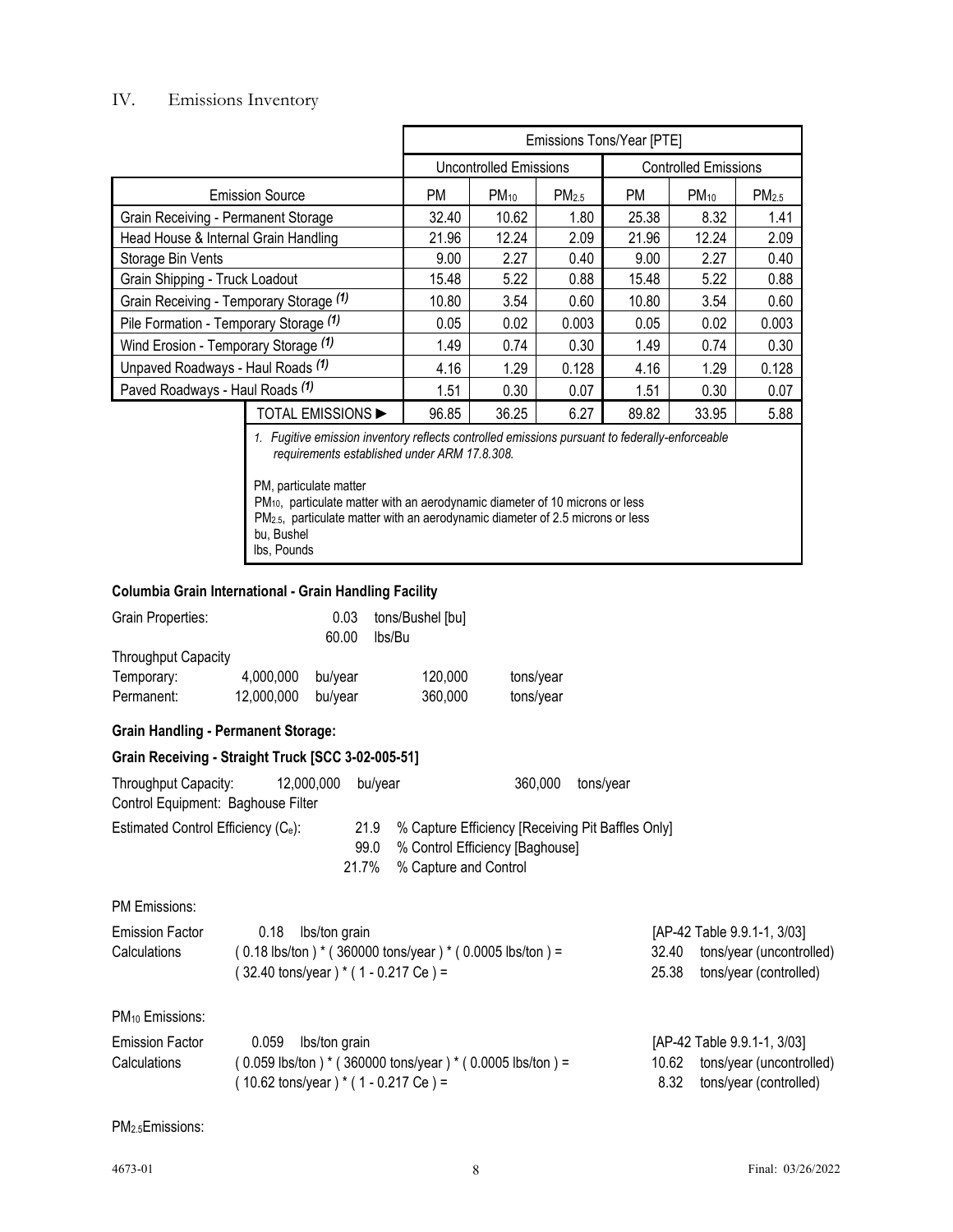| <b>Emission Factor</b><br>Calculations                        | 0.010<br>Ibs/ton grain<br>$(0.01$ lbs/ton $)$ * (360000 tons/year $)$ * (0.0005 lbs/ton $)$ =<br>$(1.80 \text{ tons/year})$ * $(1 - 0.217 \text{ Ce}) =$ | [AP-42 Table 9.9.1-1, 3/03]<br>tons/year (uncontrolled)<br>1.80<br>1.41<br>tons/year (controlled) |
|---------------------------------------------------------------|----------------------------------------------------------------------------------------------------------------------------------------------------------|---------------------------------------------------------------------------------------------------|
|                                                               | Head House and Internal Grain Handling [SCC 3-02-005-30]                                                                                                 |                                                                                                   |
| <b>Throughput Capacity</b><br>Control Equipment: Uncontrolled | 24,000,000<br>720,000<br>tons/year<br>bu/year                                                                                                            |                                                                                                   |
| PM Emissions:                                                 |                                                                                                                                                          |                                                                                                   |
| <b>Emission Factor</b><br>Calculations                        | 0.061<br>Ibs/ton grain<br>$(0.061$ lbs/ton $)$ * (720000 tons/year $)$ * (0.0005 lbs/ton $)$ =                                                           | [AP-42 Table 9.9.1-1, 3/03]<br>tons/year (uncontrolled)<br>21.96                                  |
| PM <sub>10</sub> Emissions:                                   |                                                                                                                                                          |                                                                                                   |
| <b>Emission Factor</b><br>Calculations                        | 0.034<br>Ibs/ton grain<br>$(0.034$ lbs/ton $)$ * (720000 tons/year $)$ * (0.0005 lbs/ton $)$ =                                                           | [AP-42 Table 9.9.1-1, 3/03]<br>tons/year (uncontrolled)<br>12.24                                  |
| PM <sub>2.5</sub> Emissions:                                  |                                                                                                                                                          |                                                                                                   |
| <b>Emission Factor</b><br>Calculations                        | 0.0058<br>Ibs/ton grain<br>$(0.0058$ lbs/ton $)$ * (720000 tons/year $)$ * (0.0005 lbs/ton $)$ =                                                         | [AP-42 Table 9.9.1-1, 3/03]<br>2.09<br>tons/year (uncontrolled)                                   |
| <b>Storage Bin Vents [SCC 3-02-005-40]</b>                    |                                                                                                                                                          |                                                                                                   |
| <b>Throughput Capacity</b><br>Control Equipment: Uncontrolled | 24,000,000<br>720,000<br>bu/year<br>tons/year                                                                                                            |                                                                                                   |
| PM Emissions:                                                 |                                                                                                                                                          |                                                                                                   |
| <b>Emission Factor</b><br>Calculations                        | 0.025<br>Ibs/ton grain<br>(0.025 lbs/ton) * (720000 tons/year) * (0.0005 lbs/ton) =                                                                      | [AP-42 Table 9.9.1-1, 3/03]<br>tons/year (uncontrolled)<br>9.00                                   |
| PM <sub>10</sub> Emissions:                                   |                                                                                                                                                          |                                                                                                   |
| <b>Emission Factor</b><br>Calculations                        | 0.0063<br>Ibs/ton grain<br>$(0.0063$ lbs/ton $)$ * (720000 tons/year $)$ * (0.0005 lbs/ton $)$ =                                                         | [AP-42 Table 9.9.1-1, 3/03]<br>tons/year (uncontrolled)<br>2.27                                   |
| PM <sub>2.5</sub> Emissions:                                  |                                                                                                                                                          |                                                                                                   |
| <b>Emission Factor</b><br>Calculations                        | 0.0011<br>Ibs/ton grain<br>(0.0011 lbs/ton) * (720000 tons/year) * (0.0005 lbs/ton) =                                                                    | [AP-42 Table 9.9.1-1, 3/03]<br>0.40<br>tons/year (uncontrolled)                                   |
|                                                               | Grain Shipping - Truck Loadout [SCC 3-02-005-60]*<br>* Assumes 100% shipment by truck as worst case scenario                                             |                                                                                                   |
| Throughput Capacity:<br>PM Emissions:                         | 12,000,000<br>360,000<br>tons/year<br>Bu/year                                                                                                            |                                                                                                   |
| <b>Emission Factor</b><br>Calculations                        | 0.086<br>Ibs/ton grain<br>$(0.086$ lbs/ton $)$ * (360000 tons/year $)$ * (0.0005 lbs/ton $)$ =                                                           | [AP-42 Table 9.9.1-1, 3/03]<br>15.48 tons/year (uncontrolled)                                     |
| PM <sub>10</sub> Emissions:                                   |                                                                                                                                                          |                                                                                                   |
| <b>Emission Factor</b><br>Calculations                        | 0.0290<br>Ibs/ton grain<br>$(0.029$ lbs/ton $)$ * (360000 tons/year $)$ * (0.0005 lbs/ton $)$ =                                                          | [AP-42 Table 9.9.1-1, 3/03]<br>tons/year (uncontrolled)<br>5.22                                   |
| PM <sub>2.5</sub> Emissions:                                  |                                                                                                                                                          |                                                                                                   |
| <b>Emission Factor</b>                                        | 0.00490<br>Ibs/ton grain                                                                                                                                 | [AP-42 Table 9.9.1-1, 3/03]                                                                       |
| 4673-01                                                       | 9                                                                                                                                                        | Final: 03/26/2022                                                                                 |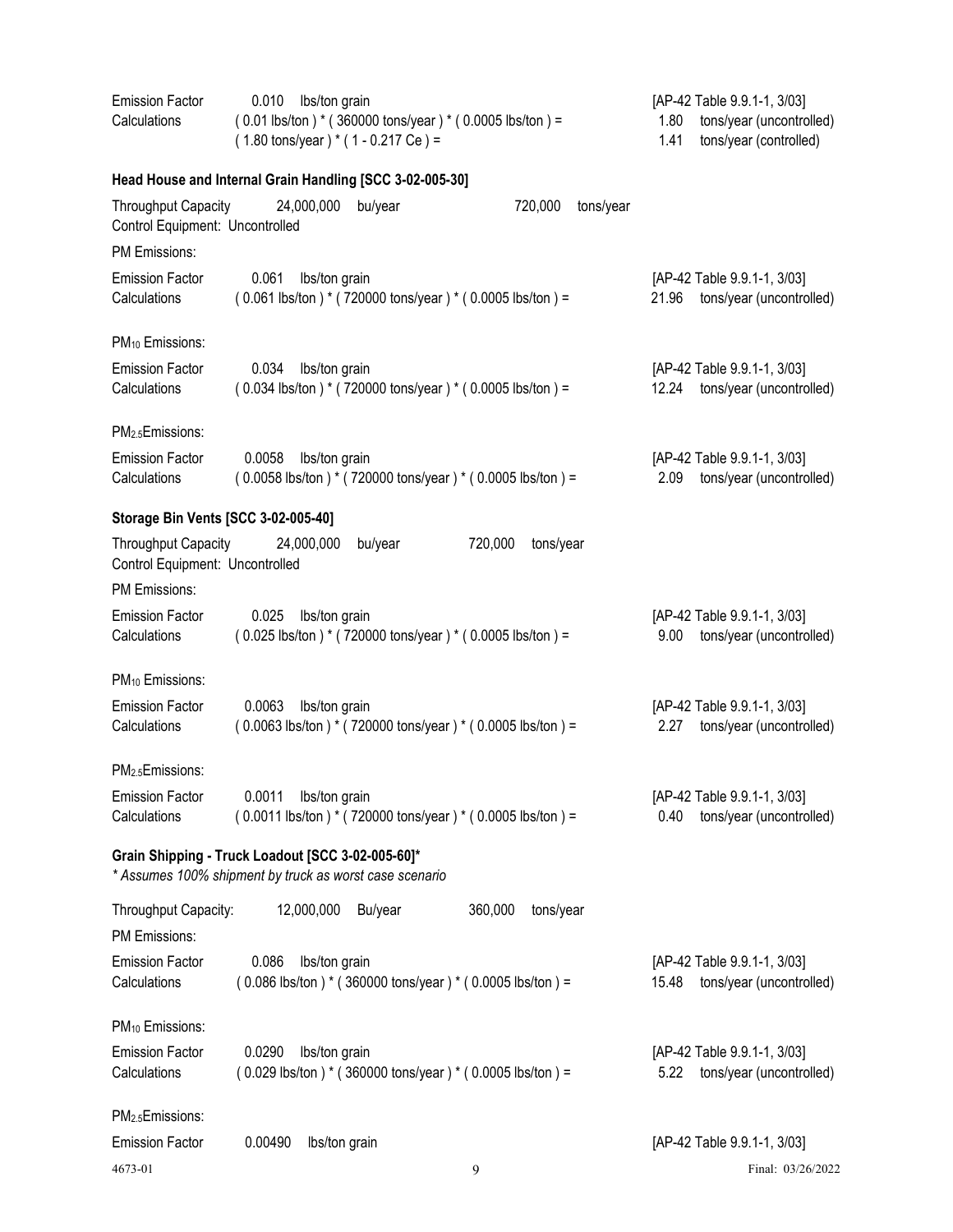| Calculations                               | $(0.0049$ lbs/ton $)$ * (360000 tons/year $)$ * (0.0005 lbs/ton $)$ =                                                                                                                                                                                                                                                        | 0.88<br>tons/year (uncontrolled)                                                                                                                                                                                                               |
|--------------------------------------------|------------------------------------------------------------------------------------------------------------------------------------------------------------------------------------------------------------------------------------------------------------------------------------------------------------------------------|------------------------------------------------------------------------------------------------------------------------------------------------------------------------------------------------------------------------------------------------|
| <b>Grain Handling - Temporary Storage:</b> |                                                                                                                                                                                                                                                                                                                              |                                                                                                                                                                                                                                                |
|                                            | Grain Receiving - Straight Truck [SCC 3-02-005-51]                                                                                                                                                                                                                                                                           |                                                                                                                                                                                                                                                |
| Throughput Capacity:<br>PM Emissions:      | 4,000,000<br>bu/year<br>120,000<br>tons/year                                                                                                                                                                                                                                                                                 |                                                                                                                                                                                                                                                |
| <b>Emission Factor</b><br>Calculations     | 0.18<br>Ibs/ton grain<br>$(0.18$ lbs/ton $)$ * (120000 tons/year $)$ * (0.0005 lbs/ton $)$ =                                                                                                                                                                                                                                 | [AP-42 Table 9.9.1-1, 3/03]<br>10.80<br>tons/year (uncontrolled)                                                                                                                                                                               |
| PM <sub>10</sub> Emissions:                |                                                                                                                                                                                                                                                                                                                              |                                                                                                                                                                                                                                                |
| <b>Emission Factor</b><br>Calculations     | 0.059<br>Ibs/ton grain<br>$(0.059$ lbs/ton $)$ * (120000 tons/year $)$ * (0.0005 lbs/ton $)$ =                                                                                                                                                                                                                               | [AP-42 Table 9.9.1-1, 3/03]<br>tons/year (uncontrolled)<br>3.54                                                                                                                                                                                |
| PM <sub>2.5</sub> Emissions:               |                                                                                                                                                                                                                                                                                                                              |                                                                                                                                                                                                                                                |
| <b>Emission Factor</b><br>Calculations     | 0.010<br>Ibs/ton grain<br>$(0.01$ lbs/ton $)$ * (120000 tons/year $)$ * (0.0005 lbs/ton $)$ =                                                                                                                                                                                                                                | [AP-42 Table 9.9.1-1, 3/03]<br>0.60 tons/year (uncontrolled)                                                                                                                                                                                   |
| <b>Grain Storage - Pile Formation</b>      |                                                                                                                                                                                                                                                                                                                              |                                                                                                                                                                                                                                                |
| Throughput Capacity:<br>Pile Multiplier:   | 4,000,000<br>Bu/year<br>120,000<br>tons/year<br>[Pile Formation → Load-In & Load-Out]<br>2                                                                                                                                                                                                                                   |                                                                                                                                                                                                                                                |
| <b>Particulate Emissions:</b>              |                                                                                                                                                                                                                                                                                                                              |                                                                                                                                                                                                                                                |
| <b>Emission Factor</b>                     | EF = k (0.0032) * (U/5)^1.3 / (M / 2)^1.4                                                                                                                                                                                                                                                                                    | [AP-42 13.2.4, 11/06]                                                                                                                                                                                                                          |
|                                            | where: EF, Emission Factor = $\text{lbs emitted }$ ton processed<br>k, Dimensionless Particle Size Multiplier PM =<br>k, Dimensionless Particle Size Multiplier PM <sub>10</sub> =<br>0.35<br>k, Dimensionless Particle Size Multiplier PM2.5 =<br>0.053<br>U, Mean Wind Speed (mph) =<br>M, Material Moisture Content (%) = | 0.74 [AP-42 13.2.4, 11/06]<br>[AP-42 13.2.4, 11/06]<br>[AP-42 13.2.4, 11/06]<br>11.5 [ASOS Data Great Falls, MT 1996-2006]<br>15.5 ["Technology and Policy for Suppressing<br>Grain Dust Explosions in Storage<br>Facilities", September 1995] |
| PM Emissions:                              |                                                                                                                                                                                                                                                                                                                              |                                                                                                                                                                                                                                                |
| <b>Emission Factor</b><br>Calculations     | EF = $0.74$ (0.0032) * (11.5/5)^1.3 / (15.5 / 2)^1.4 =<br>(0.0004 lbs/ton) * (120000 tons/year) * (2 pile Transfers) =<br>$(95.46 \text{ lbs/year}) * (0.0005 \text{ tons/lbs}) =$                                                                                                                                           | lbs/ton<br>0.0004<br>95.46<br>lbs/year<br>0.05<br><b>TPY</b>                                                                                                                                                                                   |
| PM <sub>10</sub> Emissions:                |                                                                                                                                                                                                                                                                                                                              |                                                                                                                                                                                                                                                |
| <b>Emission Factor</b><br>Calculations     | EF = $0.35(0.0032)$ * $(11.5/5)^{1.3}$ / $(15.5/2)^{1.4}$ =<br>(0.0002 lbs/ton) * (120000 tons/year) * (2 pile Transfers) =<br>$(45.15 \text{ lbs/year}) * (0.0005 \text{ tons/lbs}) =$                                                                                                                                      | 0.0002<br>Ibs/ton<br>45.15<br>lbs/hr<br>0.02<br><b>TPY</b>                                                                                                                                                                                     |
| PM <sub>2.5</sub> Emissions:               |                                                                                                                                                                                                                                                                                                                              |                                                                                                                                                                                                                                                |
| <b>Emission Factor</b><br>Calculations     | EF = $0.053$ (0.0032) * (11.5/5)^1.3 / (15.5 / 2)^1.4 =<br>(0.00003 lbs/ton) * (120000 tons/year) * (2 pile Transfers) =<br>$(6.84 \text{ lbs/year}) * (0.0005 \text{ tons/lbs}) =$                                                                                                                                          | 0.00003<br>lbs/ton<br>6.84<br>lbs/hr<br><b>TPY</b><br>0.003                                                                                                                                                                                    |

# **Storage Pile Wind Erosion**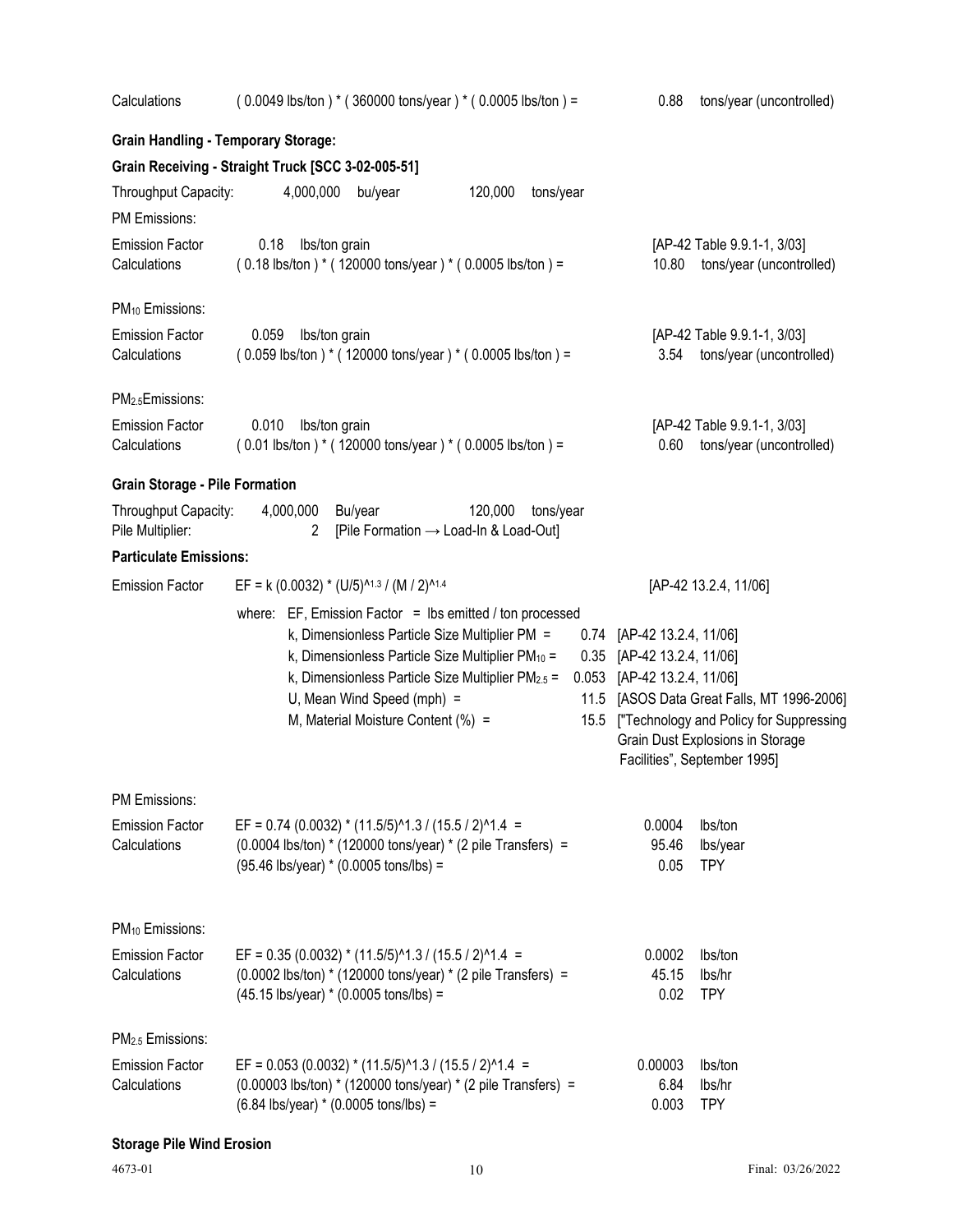| Maximum Storage Area:                                                                           | 6.1<br>acre                                                                                                                                                                                                                                                                                                                                                                                                                                                                                                                                                                                                                                                                                         |                                                                                                                                                                                                                                                                                                                                                                                                                                                                                                                                    |
|-------------------------------------------------------------------------------------------------|-----------------------------------------------------------------------------------------------------------------------------------------------------------------------------------------------------------------------------------------------------------------------------------------------------------------------------------------------------------------------------------------------------------------------------------------------------------------------------------------------------------------------------------------------------------------------------------------------------------------------------------------------------------------------------------------------------|------------------------------------------------------------------------------------------------------------------------------------------------------------------------------------------------------------------------------------------------------------------------------------------------------------------------------------------------------------------------------------------------------------------------------------------------------------------------------------------------------------------------------------|
| <b>Particulate Emissions:</b>                                                                   |                                                                                                                                                                                                                                                                                                                                                                                                                                                                                                                                                                                                                                                                                                     |                                                                                                                                                                                                                                                                                                                                                                                                                                                                                                                                    |
| <b>Emission Factor</b>                                                                          | EF = $k * 1.7 * (s / 1.5) * [(365 - p) / 235] * f / 15$<br>[Air Pollution Engineering Manual - Air & Waste Management Association (APEM-AWMA)]<br>where: EF, Emission Factor = lbs-day emitted / acre of storage<br>k, Dimensionless Particle Size Multiplier PM =<br>k, Dimensionless Particle Size Multiplier PM <sub>10</sub> =<br>k, Dimensionless Particle Size Multiplier PM2.5 =<br>s, Silt Content<br>p, Mean Precipitation Days [≥0.01 Inch]<br>f, Unobstructed Wind Speed [%] =                                                                                                                                                                                                           | 1 [APEM-AWMA]<br>0.5 [APEM-AWMA]<br>0.2 [APEM-AWMA]<br>0.4 [USDA Foreign Matter Limit-US 1 Grade Wheat]<br>110 [AP-42 13.2.1-2, 01/11]<br>40.8 [SCRAM Met Data, Great Falls 1984-1992]                                                                                                                                                                                                                                                                                                                                             |
| PM Emissions:                                                                                   |                                                                                                                                                                                                                                                                                                                                                                                                                                                                                                                                                                                                                                                                                                     |                                                                                                                                                                                                                                                                                                                                                                                                                                                                                                                                    |
| <b>Emission Factor</b><br>Calculations                                                          | EF = $1.0 * 1.7 * (0.4 / 1.5) * [(365 - 110) / 235] * 40.8 / 15 =$<br>$(1.34 \text{ lbs/day}) * (6.1 \text{ acres}) =$<br>(8.16 lbs/day) * (365 days/year) * (0.0005 tons/lbs) =                                                                                                                                                                                                                                                                                                                                                                                                                                                                                                                    | 1.34<br>lbs-day/acre<br>8.16<br>lbs/day<br>1.49<br><b>TPY</b>                                                                                                                                                                                                                                                                                                                                                                                                                                                                      |
| PM <sub>10</sub> Emissions:                                                                     |                                                                                                                                                                                                                                                                                                                                                                                                                                                                                                                                                                                                                                                                                                     |                                                                                                                                                                                                                                                                                                                                                                                                                                                                                                                                    |
| <b>Emission Factor</b><br>Calculations                                                          | EF = $0.5 * 1.7 * (0.4 / 1.5) * [(365 - 110) / 235] * 40.8 / 15 =$<br>$(0.67 \text{ lbs/day}) * (6.1 \text{ acres}) =$<br>$(4.08 \text{ lbs/day}) * (365 \text{ days/year}) * (0.0005 \text{ tons/lbs}) =$                                                                                                                                                                                                                                                                                                                                                                                                                                                                                          | lbs-day/acre<br>0.67<br>4.08<br>lbs/day<br>0.74<br><b>TPY</b>                                                                                                                                                                                                                                                                                                                                                                                                                                                                      |
| PM <sub>2.5</sub> Emissions:                                                                    |                                                                                                                                                                                                                                                                                                                                                                                                                                                                                                                                                                                                                                                                                                     |                                                                                                                                                                                                                                                                                                                                                                                                                                                                                                                                    |
| <b>Emission Factor</b><br>Calculations                                                          | EF = $0.2 * 1.7 (0.4 / 1.5) * [(365 - 110) / 235] * 40.8 / 15 =$<br>$(0.27 \text{ lbs/day}) * (6.1 \text{ acres}) =$<br>$(1.63$ lbs/day) * (365 days/year) * (0.0005 tons/lbs) =                                                                                                                                                                                                                                                                                                                                                                                                                                                                                                                    | 0.27<br>lbs-day/acre<br>1.63<br>lbs/day<br>0.30<br><b>TPY</b>                                                                                                                                                                                                                                                                                                                                                                                                                                                                      |
| <b>Unpaved Roadways</b>                                                                         |                                                                                                                                                                                                                                                                                                                                                                                                                                                                                                                                                                                                                                                                                                     |                                                                                                                                                                                                                                                                                                                                                                                                                                                                                                                                    |
| Vehicle Miles Travelled [VMT]:<br>Control Method: Water Application<br>Control Efficiency (Ce): | 22364<br>VMT-year<br>50%                                                                                                                                                                                                                                                                                                                                                                                                                                                                                                                                                                                                                                                                            |                                                                                                                                                                                                                                                                                                                                                                                                                                                                                                                                    |
|                                                                                                 | Emission Factor EF = [ $k(s/12)^a * (S/30)^d / (M/0.5)^c$ ] - C $*(365 - p)/365$ ]                                                                                                                                                                                                                                                                                                                                                                                                                                                                                                                                                                                                                  | [AP-42 13.2.2, 11/06]                                                                                                                                                                                                                                                                                                                                                                                                                                                                                                              |
|                                                                                                 | EF, Emission Factor = Ibs Emitted Per Vehicle Mile Traveled (VMT)<br>where:<br>k, Empirical Constant PM =<br>k, Empirical Constant $PM_{10}$ =<br>Empirical Constant $PM_{2.5}$ =<br>k.<br>Surface Material Silt Content (%) =<br>S.<br>S, Mean Vehicle Speed (MPH) =<br>Empirical Constant =<br>а,<br>Empirical Constant PM =<br>C.<br>Empirical Constant $PM_{10}$ /PM <sub>2.5</sub> =<br>C.<br>Empirical Constant PM =<br>d.<br>d, Empirical Constant $PM_{10}/PM_{2.5}$ =<br>M, Mean Surface Material Moisture Content =<br>C, EF Vehicle Exhaust, Brake/Tire wear PM/PM <sub>10</sub> =<br>C, EF Vehicle Exhaust, Brake/Tire Wear $PM_{2.5}$ =<br>p, Mean Precipitation Days $[≥0.01$ Inch] = | 6 [AP-42 Table 13.2.2-2, 11/06]<br>1.8 [AP-42 Table 13.2.2-2, 11/06]<br>0.18 [AP-42 Table 13.2.2-2, 11/06]<br>6.4 [AP-42 Table 13.2.2-1, 11/06]<br>10 [Applicant Provided Data]<br>[AP-42 Table 13.2.2-2, 11/06]<br>0.3 [AP-42 Table 13.2.2-2, 11/06]<br>0.2 [AP-42 Table 13.2.2-2, 11/06]<br>0.3 [AP-42 Table 13.2.2-2, 11/06]<br>0.5 [AP-42 Table 13.2.2-2, 11/06]<br>6.52 [AP-42 Table 13.2.2-3, 11/06]<br>0.00047 [AP-42 Table 13.2.2-4, 11/06]<br>0.00036 [AP-42 Table 13.2.2-4, 11/06]<br>110 [AP-42 Figure 13.2.2-1, 11/06] |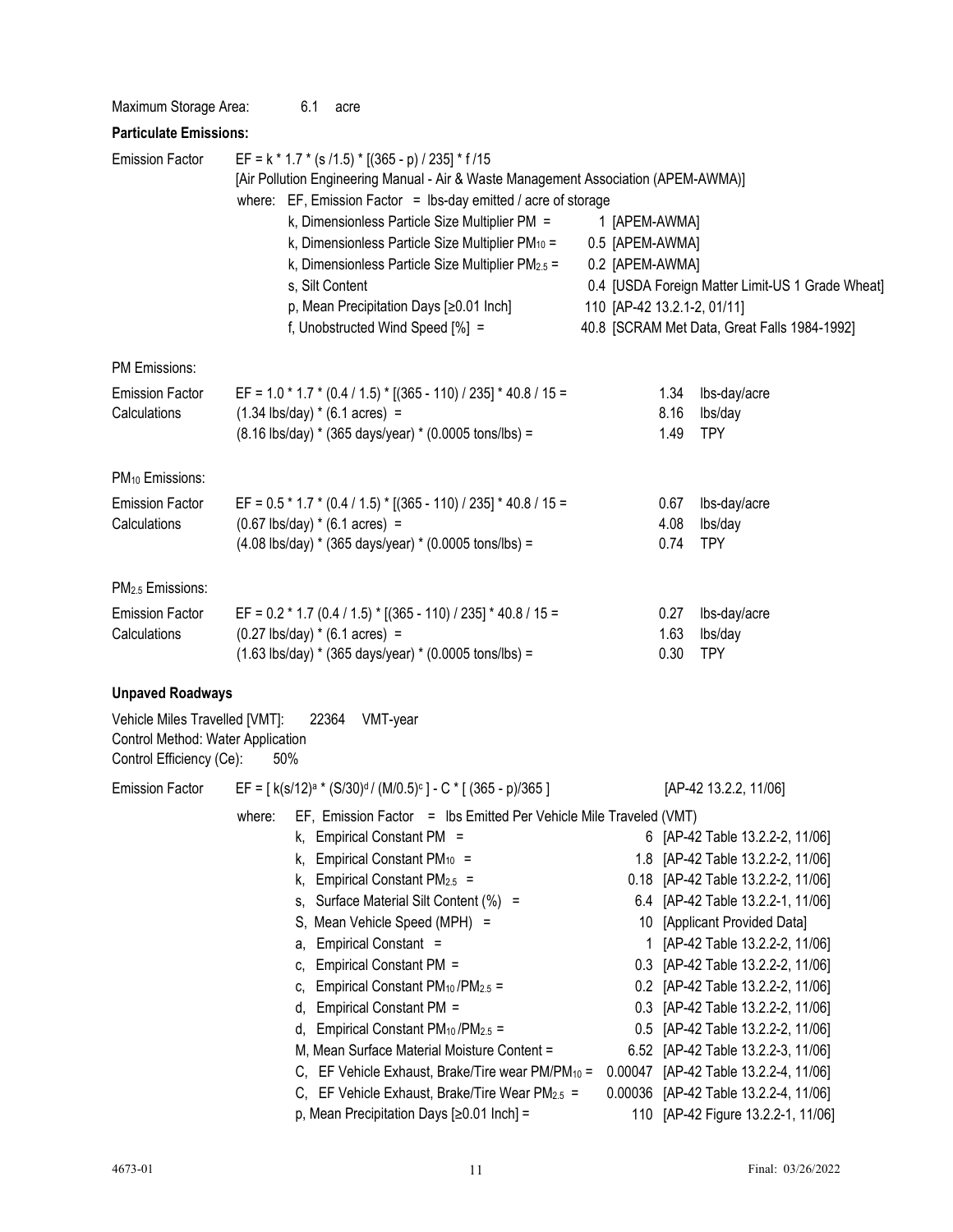| PM Emissions:                          |                                                                                                                                                                                                                                                                                                                                                                                                                                                                                                                                                                                                 |
|----------------------------------------|-------------------------------------------------------------------------------------------------------------------------------------------------------------------------------------------------------------------------------------------------------------------------------------------------------------------------------------------------------------------------------------------------------------------------------------------------------------------------------------------------------------------------------------------------------------------------------------------------|
| <b>Emission Factor</b><br>Calculations | EF = $[6.0 * (6.4/12)^{1} * (10/30)^{0}.3 - 0.00047]$ * ((365-110/365) =<br>0.74<br>lbs/VMT<br>(0.74 lbs/VMT) * (22364 miles/year) * (1 - 0.50 Ce) =<br>8317.74<br>lbs/year<br>(8,317.74 lbs/year) * (0.0005 tons/lb) =<br><b>TPY</b><br>4.16                                                                                                                                                                                                                                                                                                                                                   |
| PM <sub>10</sub> Emissions:            |                                                                                                                                                                                                                                                                                                                                                                                                                                                                                                                                                                                                 |
| <b>Emission Factor</b><br>Calculations | EF = $[1.8 * (6.4/12)^0.5 * (10/30)^0.2 - 0.00047]$ * ((365-110/365) =<br>0.23<br>lbs/VMT<br>(0.23 lbs/VMT) * (22364 miles/year) * (1 - 0.50 Ce) =<br>2587.06<br>lbs/year<br>$(2,587.06$ lbs/year) * $(0.0005$ tons/lb) =<br><b>TPY</b><br>1.29                                                                                                                                                                                                                                                                                                                                                 |
| PM <sub>2.5</sub> Emissions:           |                                                                                                                                                                                                                                                                                                                                                                                                                                                                                                                                                                                                 |
| <b>Emission Factor</b><br>Calculations | EF = $[0.18 * (6.4/12)^0.5 * (10/30)^0.2 - 0.00036)] * ((365-110/365) =$<br>0.02<br>lbs/VMT<br>$(0.02$ lbs/VMT) * (22364 miles/year) * (1 - 0.50 Ce) =<br>256.26<br>lbs/year<br>$(256.26 \text{ lbs/year}) * (0.0005 \text{ tons/lb}) =$<br>0.13<br><b>TPY</b>                                                                                                                                                                                                                                                                                                                                  |
| <b>Paved Roadways:</b>                 |                                                                                                                                                                                                                                                                                                                                                                                                                                                                                                                                                                                                 |
| Vehicle Miles Travelled [VMT]:         | 1636<br>VMT-year                                                                                                                                                                                                                                                                                                                                                                                                                                                                                                                                                                                |
| <b>Emission Factor</b>                 | EF = [k(sL)^0.91 * (W)^1.02 ] * (1-p/4N)<br>[AP-42 13.2.1, 01/11]                                                                                                                                                                                                                                                                                                                                                                                                                                                                                                                               |
|                                        | where:<br>EF, Emission Factor = Ibs Emitted Per Vehicle Mile Traveled (VMT)<br>k, Particle Size Multiplier PM =<br>0.011<br>[AP-42 Table 13.2.1-1, 01/11]<br>k, Particle Size Multiplier PM $_{10}$ =<br>0.0022 [AP-42 Table 13.2.1-1, 01/11]<br>k, Particle Size Multiplier PM $_{2.5}$ =<br>0.00054<br>[AP-42 Table 13.2.1-1, 01/11]<br>sL, Mean Surface Material Silt Content [g/m2] =<br>[AP-42 Table 13.2.1-3, 01/11]<br>7.4<br>W, Mean Vehicle Weight [tons] =<br>[Applicant Provided Data]<br>27.5<br>p, Mean Precipitation Days [≥0.01 Inch] =<br>110<br>[AP-42 Figure 13.2.1-2, 01/11] |
| PM Emissions:                          |                                                                                                                                                                                                                                                                                                                                                                                                                                                                                                                                                                                                 |
| <b>Emission Factor</b><br>Calculations | $[0.011 * (7.4)^0.91 * (27.5)^1.02] * (1.110 / (4*365) =$<br>1.85<br>lbs/VMT<br>$(1.85$ lbs/VMT) * $(1,636.00$ miles/year) =<br>3021.88<br>lbs/year<br>$(3,021.88$ lbs/year) * $(0.0005$ tons/lb) =<br>1.51<br><b>TPY</b>                                                                                                                                                                                                                                                                                                                                                                       |
| PM <sub>10</sub> Emissions:            |                                                                                                                                                                                                                                                                                                                                                                                                                                                                                                                                                                                                 |
| <b>Emission Factor</b><br>Calculations | $[0.0022 * (7.4)^0.91 * (27.5)^0.02] * (1.110 / (4*365) =$<br>0.369<br>lbs/VMT<br>$(0.37$ lbs/VMT) * $(1,636.00$ miles/year) =<br>604.38<br>lbs/year<br>(604.38 lbs/year) * (0.0005 tons/lb) =<br>0.30<br><b>TPY</b>                                                                                                                                                                                                                                                                                                                                                                            |
| PM <sub>2.5</sub> Emissions:           |                                                                                                                                                                                                                                                                                                                                                                                                                                                                                                                                                                                                 |
| <b>Emission Factor</b><br>Calculations | $[0.00054 * (7.4)^{0.91} * (27.5)^{0.1.02}] * (1.110 / (4*365)) =$<br>lbs/VMT<br>0.091<br>$(0.09$ lbs/VMT) * $(1,636.00$ miles/year) =<br>148.35<br>lbs/year<br>$(148.35$ lbs/year) * $(0.0005$ tons/lb) =<br>0.07<br><b>TPY</b>                                                                                                                                                                                                                                                                                                                                                                |

V. Existing Air Quality

The Chester Grain Elevator is located in the SW ¼ of Section 19, Township 32 North, Range 6 East, Liberty County, Montana. The air quality of this area is classified as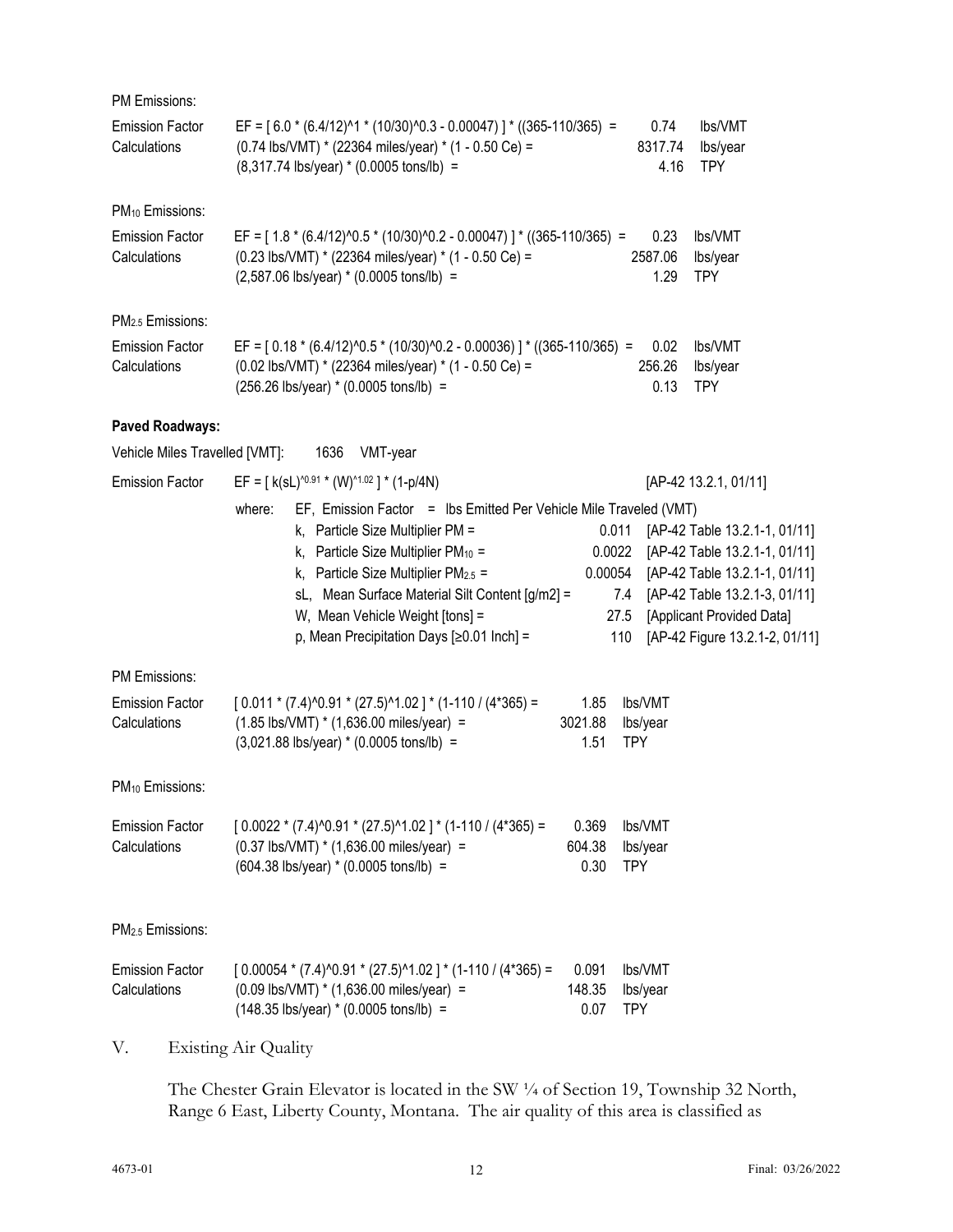unclassifiable/attainment for National Ambient Air Quality Standards (NAAQS) criteria pollutants, including particulate matter (PM<sub>10</sub>/PM<sub>2.5</sub>).

VI. Ambient Air Impact Analysis

The current action is an administrative amendment, incorporating a name and ownership change. As such, DEQ believes this action will not cause or contribute to a violation of any ambient air quality standard.